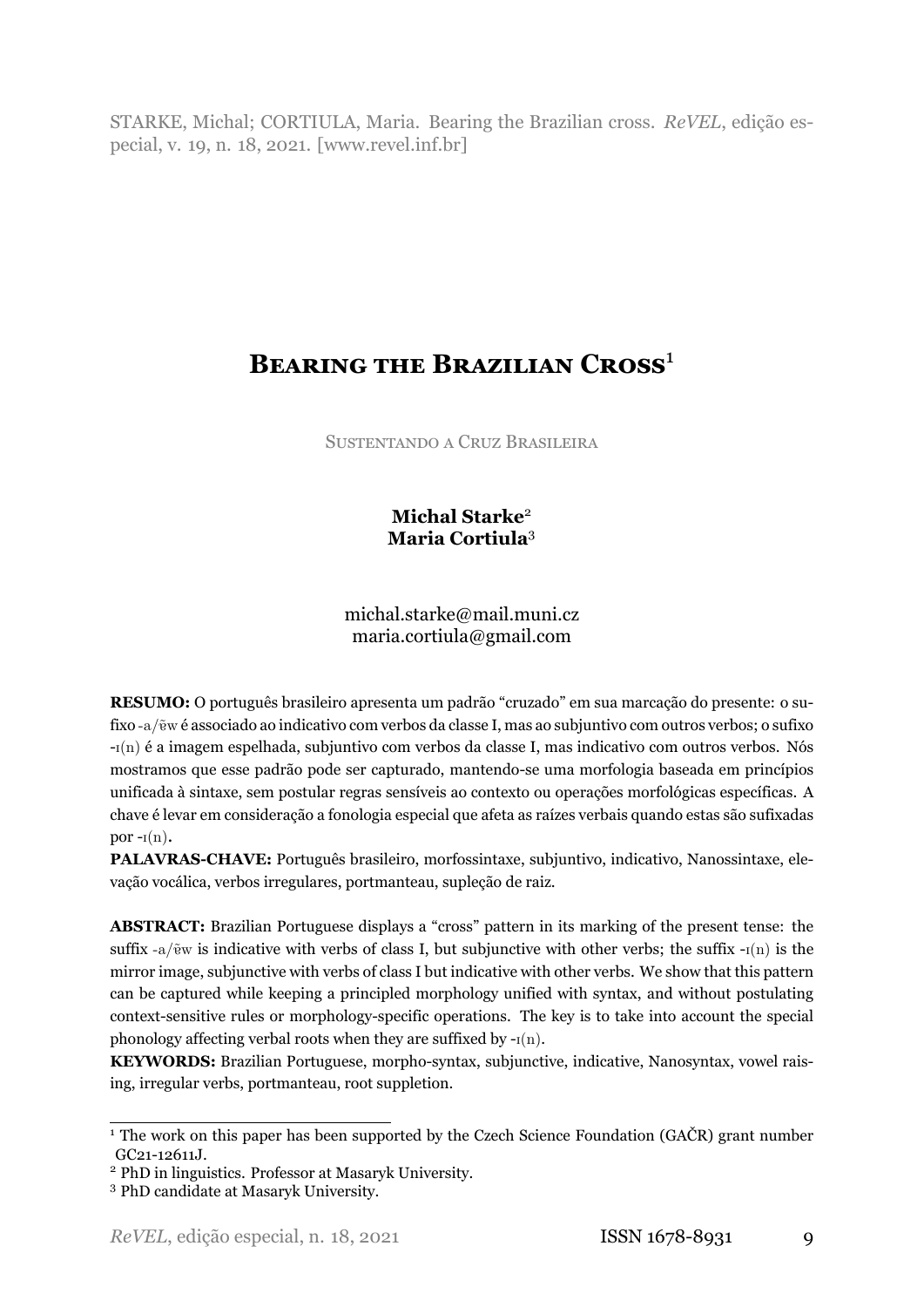#### **1 THE CROSS**

Spoken Brazilian shows a surprising morpheme swap. The following contrast between the indicative and subjunctive present suggests that -a is specialized in the indicative (of the  $2/3sg$ ), while -i is specialized in the subjunctive (of the  $2/3sg$ ):

- <span id="page-1-0"></span>(1) a. fal speak 2/3sg.IND -a you/she/he speak(s)
	- b. fal speak 2/3sg.SUBJ  $-I$ that you/she/he speak

<span id="page-1-1"></span>It thus comes as a surprise to see:

- (2) a. diskut -I argue 2/3sg.IND you/she/he argue(s)
	- b. diskut -a argue 2/3sg.SUBJ that you/she/he argue

The morpheme which used to express indicative now expresses the subjunctive, while the previous subjunctive marker now expresses the indicative, creating a cross pattern:



The same happens in the plural:<sup>4</sup>

- (4) a. fal speak 2/3pl.IND  $-\tilde{R}W$ you/they speak
	- b. fal speak 2/3pl.SUBJ -In that you/they speak
- $(5)$  a. diskut -m argue 2/3pl.IND you/they argue

<sup>4</sup> Throughout the paper, the data will be given in IPA, so as to avoid orthographical confounds, and will come from spoken Brazilian, in particular from the native judgments of Thayse Letícia Ferreira and Val Rammé. Deciding on the exact transcriptions is sometimes delicate, but not in ways that affect our analysis. The 2/3pl suffix was for instance initially transcribed as  $/\tilde{ej}$ , but  $/m$  seems to us to be a more faithful representation of the variety spoken by our consultants.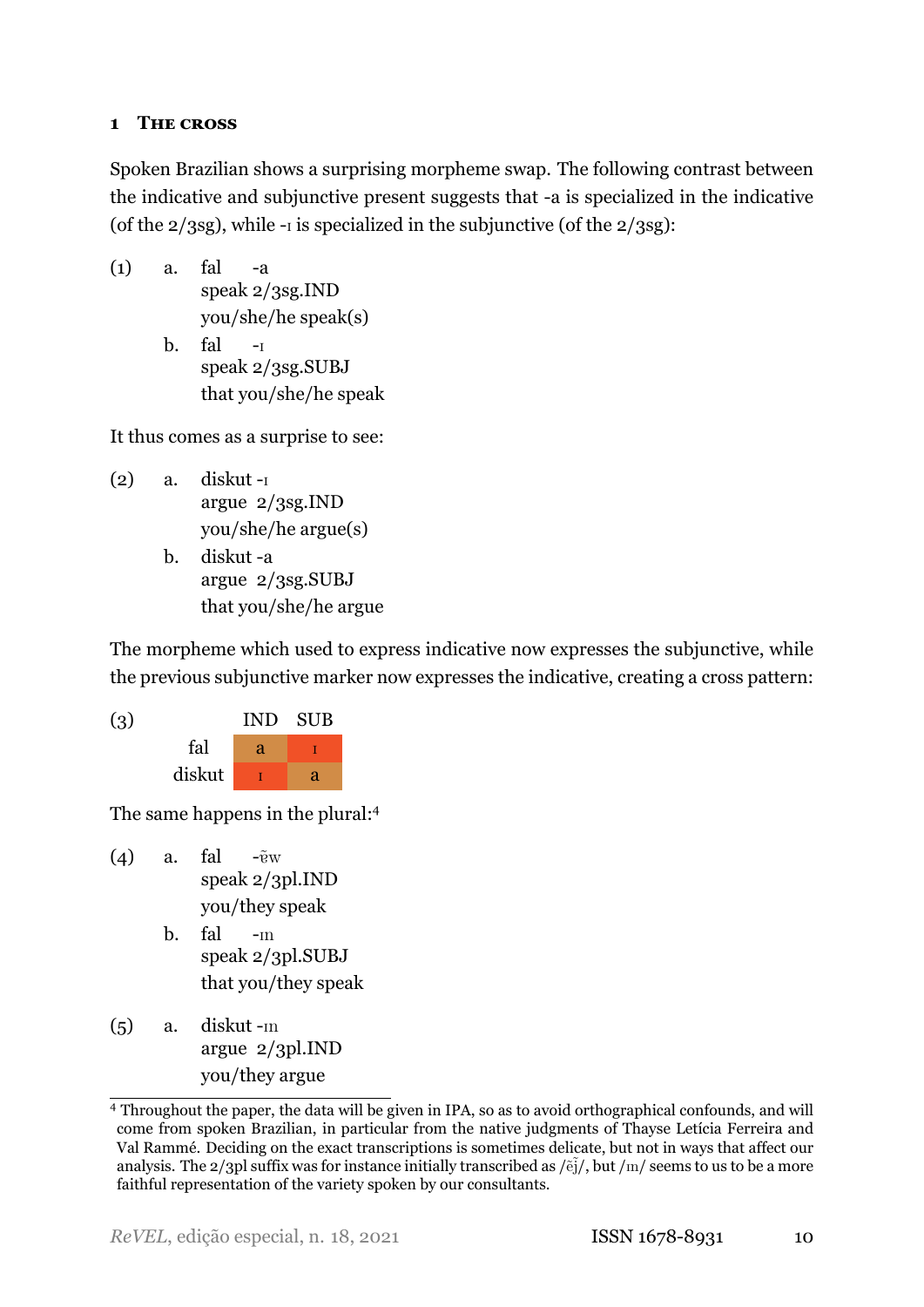b. diskut - $\tilde{\mathrm{e}}$ w argue 2/3pl.SUBJ that you/they argue

Verbs typically described as class I, with an -a thematic vowel, pattern like [\(1\)](#page-1-0); verbs of class II (thematic vowel -e) and class III (thematic vowel -i) pattern like [\(2\).](#page-1-1) A more complete summary of the present tense, indicative and subjunctive, would thus be:5



At first sight, this cross pattern calls for context-sensitive rules: the morphemes  $a/\tilde{v}$ <sub>w</sub> are indicative in the context of roots of class I, and subjunctive elsewhere; the morphemes  $-i$  m are subjunctive in the context of roots of class I, and indicative elsewhere. In this paper, we aim to show that the cross can be captured in a more insightful way if one refrains from bringing the heavy artillery of context-sensitive rules to linguistic theory.

We'll in fact claim that the core of the cross pattern needs nothing more than the simple and universal lexicalisation procedure of nanosyntax. Let's sketch the general picture step by step, and we'll fill in the details in subsequent sections.

The cross involves two contrasts: indicative versus subjunctive, and class I versus class II/III. How are those contrasts represented in the grammar? Let's start with indicative/subjunctive: those are different semantics, expressed by different features. Since all features are simple (unary, privative), the indicative/subjunctive distinction will come down to the presence versus absence of at least one feature. At its simplest, either the subjunctive is an impoverished version of the indicative, missing at least one feature, or the indicative is an impoverished version of the subjunctive. Syntax, semantics and morphology suggest that indicatives have additional properties compared to subjunctives. Syntactically they are productively capable of standing alone in a root clause, whereas subjunctives aren't. Semantically, they can have their own time reference independent of any other clause, whereas subjunctives can't. Morphologically, [Starke](#page-26-0) [\(2021\)](#page-26-0) argues that French verbal morphological alternations favor indicatives having an additional feature compared to the subjunctive.

 $\frac{1}{5}$  Since spoken Brazilian doesn't use the morphological 1st plural, this inversion pattern characterises the entire present tense except the 1st singular. The 1st singular has its own set of morphological puzzling behaviours, discussed by [TARALDSEN](#page-26-1) (this volume), and is left aside in this paper.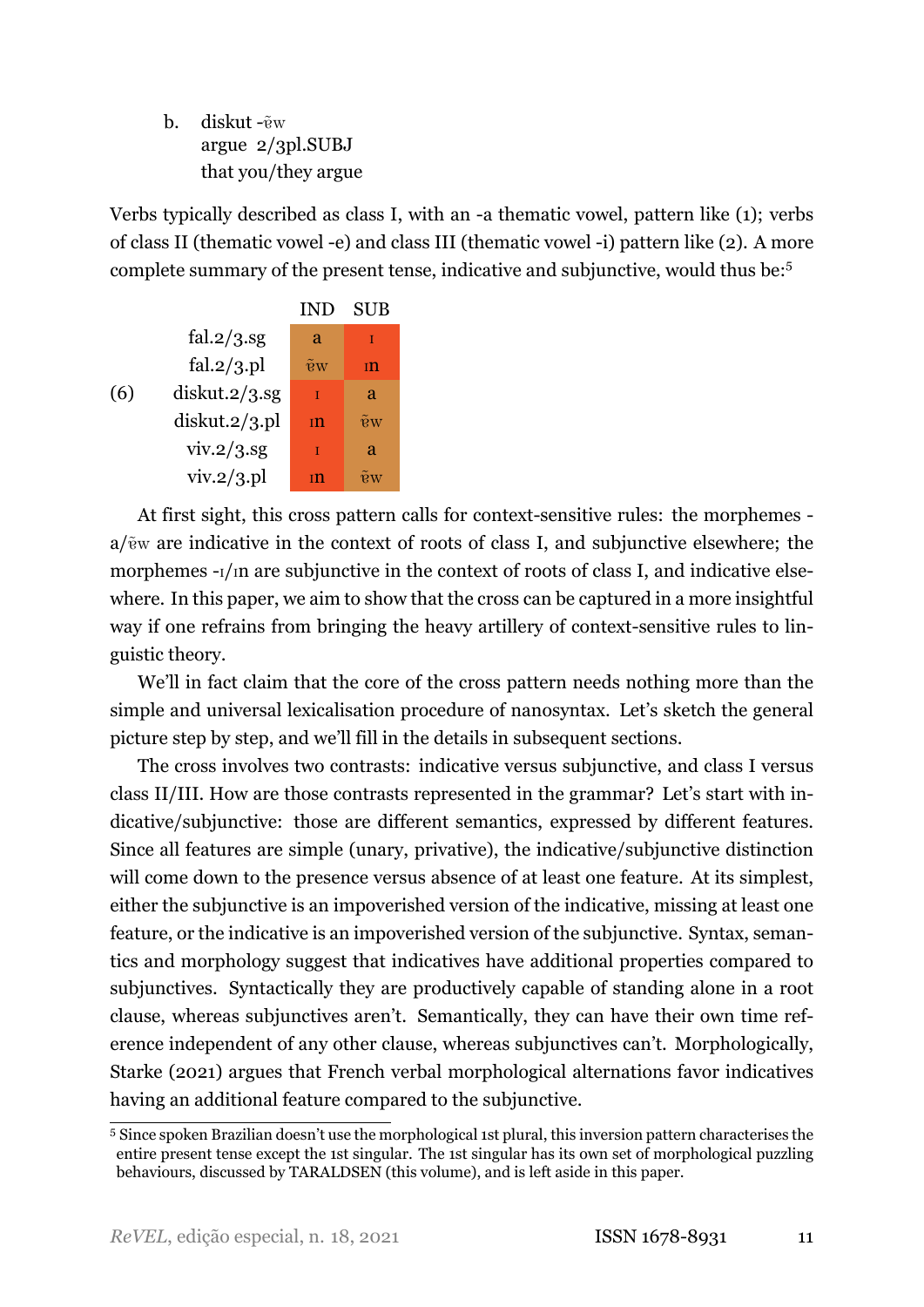We thus adopt these (simplified) structures for indicatives and subjunctives:<sup>6</sup>

<span id="page-3-2"></span>

Let us turn to the second contrast involved in the Brazilian cross, class I versus class II/III. This leads us to the second ingredient of the lexicalisation procedure: lexical items are stored syntactic trees paired with phonology (and concepts). Roots for instance typically lexicalise the lower thematic layers, as in [\(8a\)](#page-3-0), perhaps along with with some aspectual or mood features, along the lines of [\(8b\),](#page-3-1) or even together with high tense features, as in (8c):

<span id="page-3-1"></span><span id="page-3-0"></span>

<sup>&</sup>lt;sup>6</sup> We use the following abbreviations: Proc = process, Asp = aspect, Ind = indicative, T = tense,  $\phi$  = agreement,  $# =$  number,  $Pl =$  plural,  $π =$  person,  $TV =$  thematic vowel,  $COND =$  conditional.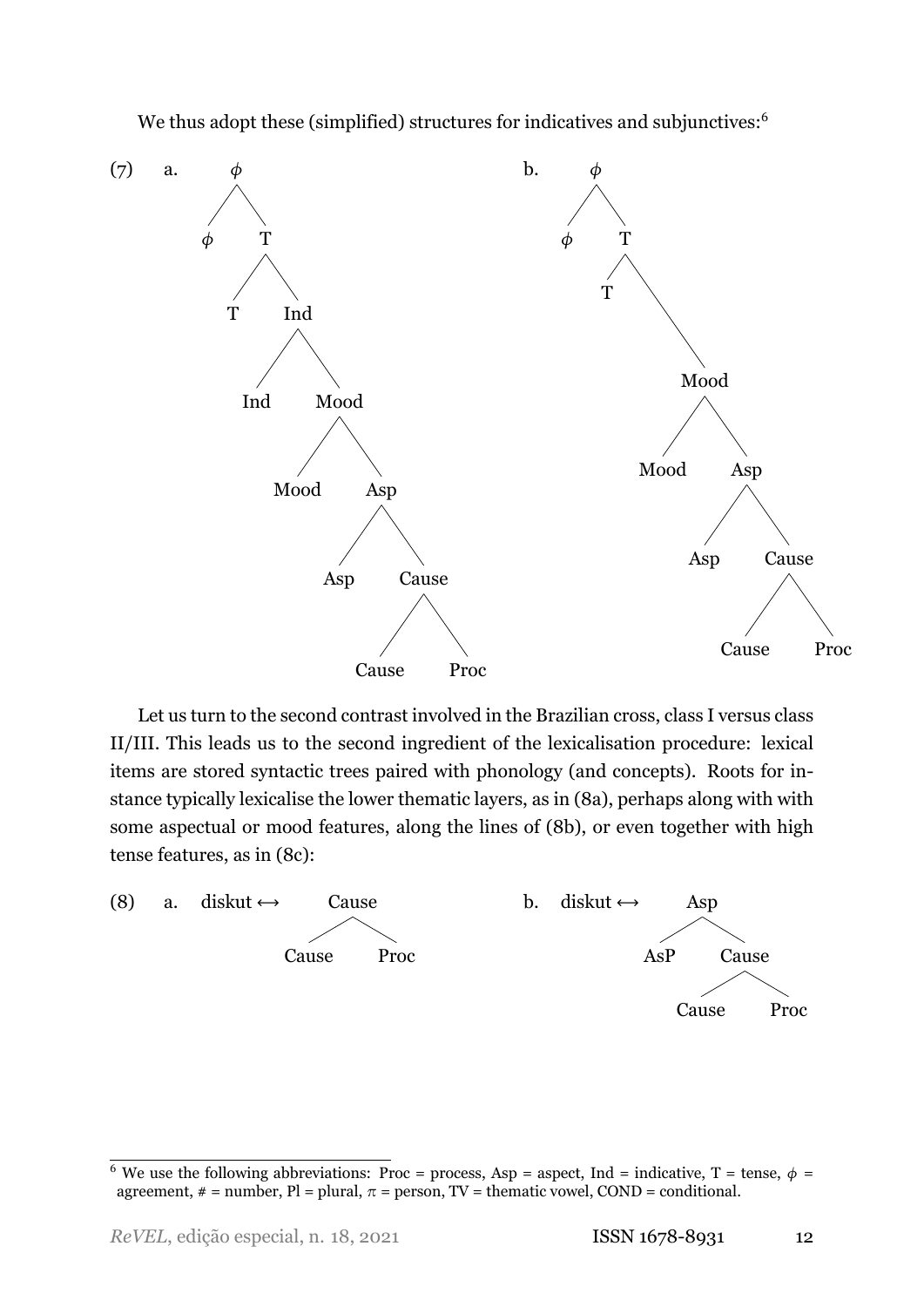

In order for a lexeme to lexicalise a syntactic representation, the syntactic tree must exactly match a constituent of the tree stored inside the lexeme. If syntax is building an indicative structure as in [\(7\)](#page-3-2) above, the lexical entry (8c) exactly matches the tree up to T, and leaves only  $\phi$  features to be lexicalised:

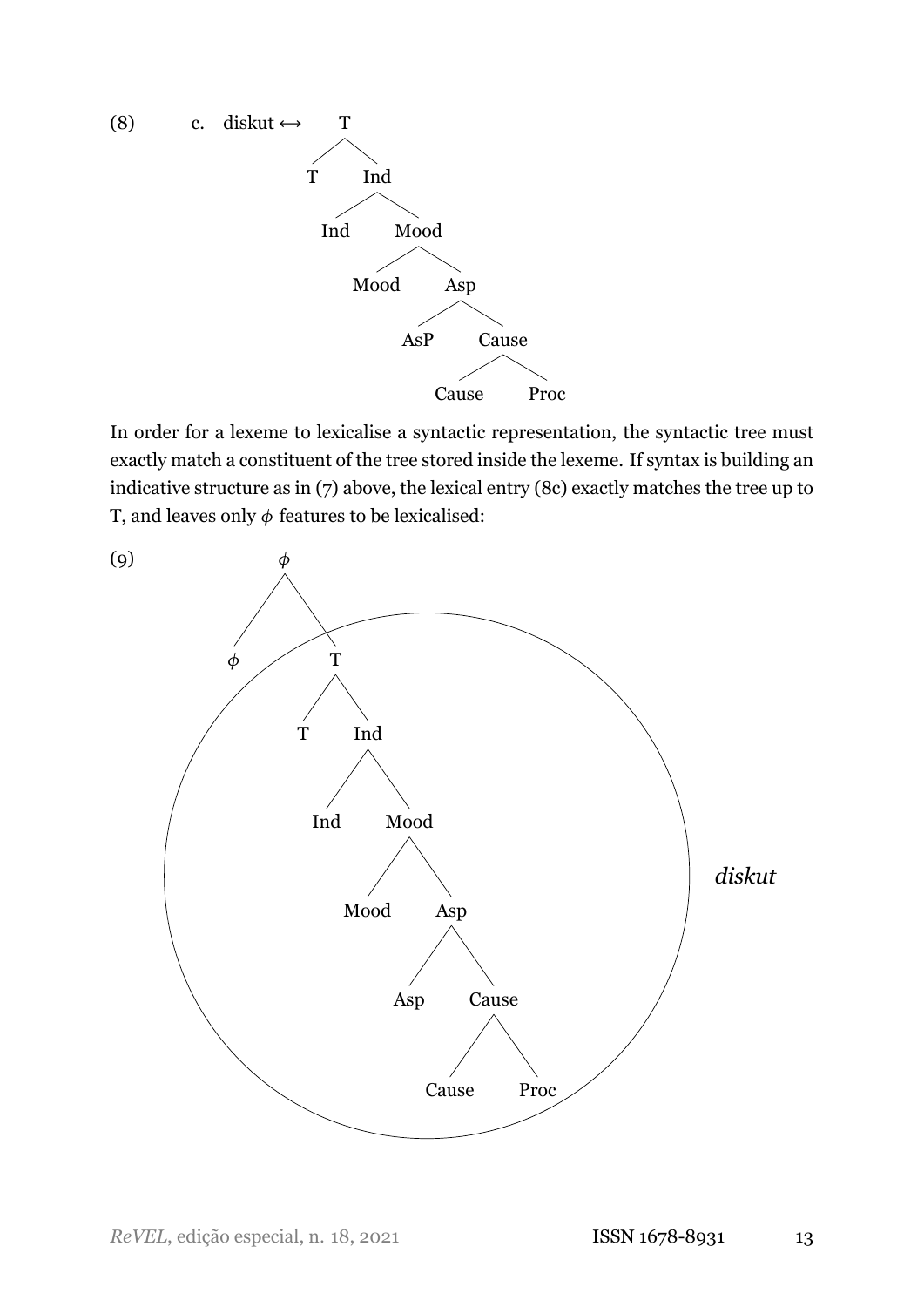What happens if syntax builds a subjunctive instead? Now the Ind feature is missing from the tree built by syntax, and hence the structure lexicalised inside (8c) doesn't match anymore what the syntax has built. But there is a constituent inside the entry (8c) which matches the lower part of the syntactic tree: the [Mood [Asp [Cause Proc]]] constituent is exactly identical in both the lexical entry and the syntactic tree. The lexical entry (8c) can therefore lexicalise this smaller part of the subjunctive:



In this subjunctive derivation, two layers remain to be lexicalised: T and *ϕ*. The suffix for the subjunctive will therefore be different from the suffix of the indicative: the subjunctive suffix will start at T and lexicalise both T and *ϕ*. Let's call this suffix 'a', and let's call '<sup>1</sup>' the indicative suffix which lexicalise just *φ*:

(11) a. 
$$
a \leftrightarrow [\phi [T]]
$$
  
b.  $I \leftrightarrow [\phi]$ 

<span id="page-5-0"></span>Now let's examine what would happen if there was a different class of roots, with lexical entries of the type: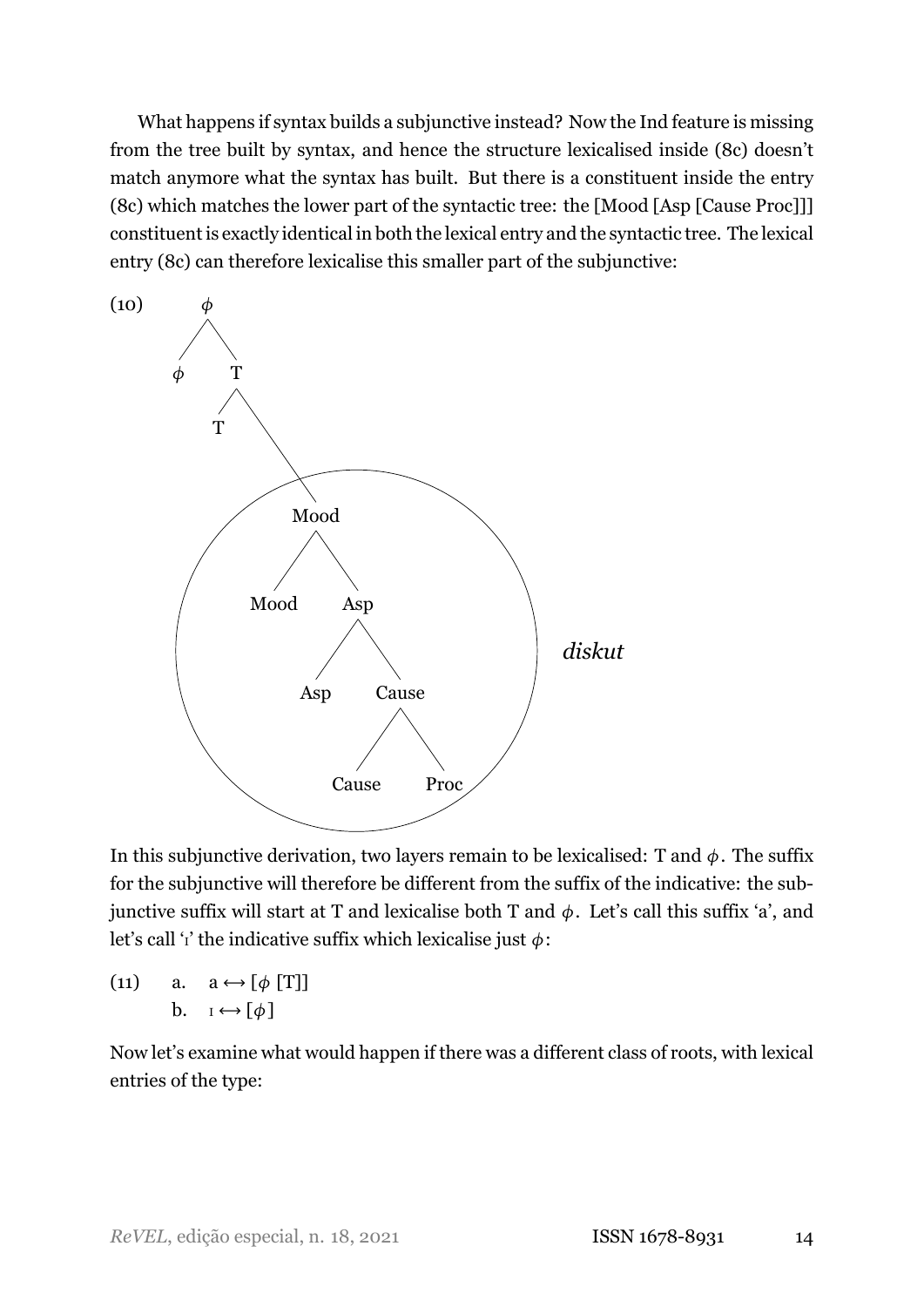

When the syntactic engine builds a subjunctive tree, the full lexical entry [\(12\)](#page-5-0) is an exact match for the syntactic tree all the way up to T:

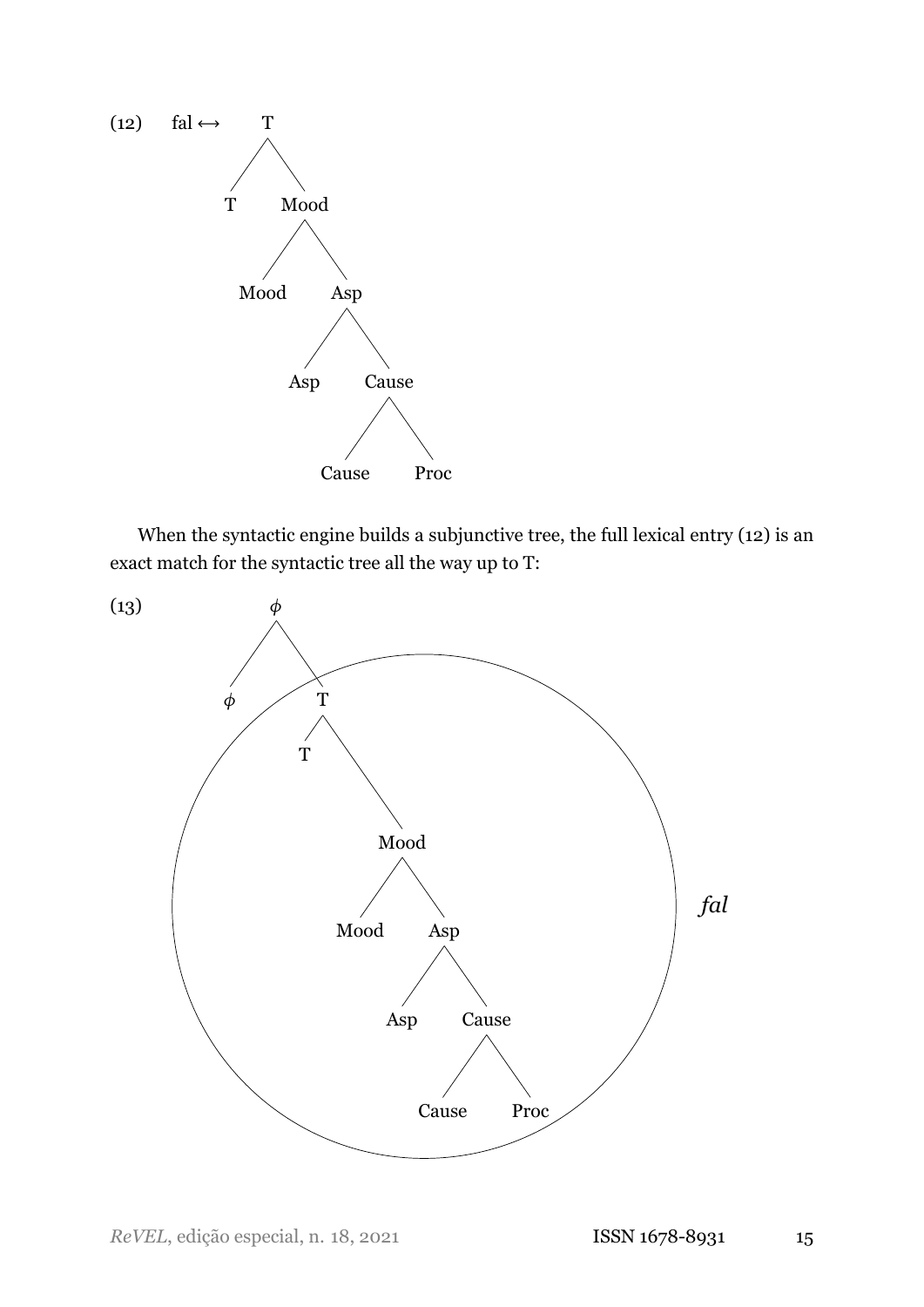Only  $\phi$  remains to be lexicalised, and hence we expect the suffix  $-i$  to show up on subjunctives of this class of verbs. But recall that 'i' was the indicative suffix for discutirtype verbs! We thus have derived one half of the Brazilian cross: the indicative suffix for discutir-type verbs is the subjunctive suffix for falar-type verbs.

When syntax builds an indicative structure, the falar-type roots will not match the Ind feature, and hence will only match the lower part of the tree:



Here Ind  $+ T + \phi$  remain to be lexicalised. Our suffix 'a' will do the job for T and *ϕ*, leaving Ind to be lexicalised by something else. In the next section, we will turn to exactly that: who lexicalises Ind? But putting that aside for now: if 'a' indeed lexicalises T and *ϕ*, we are now well on our way to deriving the other half of the Brazilian cross: the subjunctive suffix for discutir-type verbs is the indicative suffix for falar-type verbs.

#### **2 VOWEL HEIGHT**

Who lexicalises Ind in falar-type indicatives? It looks like our approach predicts a null morpheme for this layer of syntax. That turns out to be a correct prediction – and interestingly the morpheme is not fully null, it has detectable phonological life, albeit not a melodic phonological life.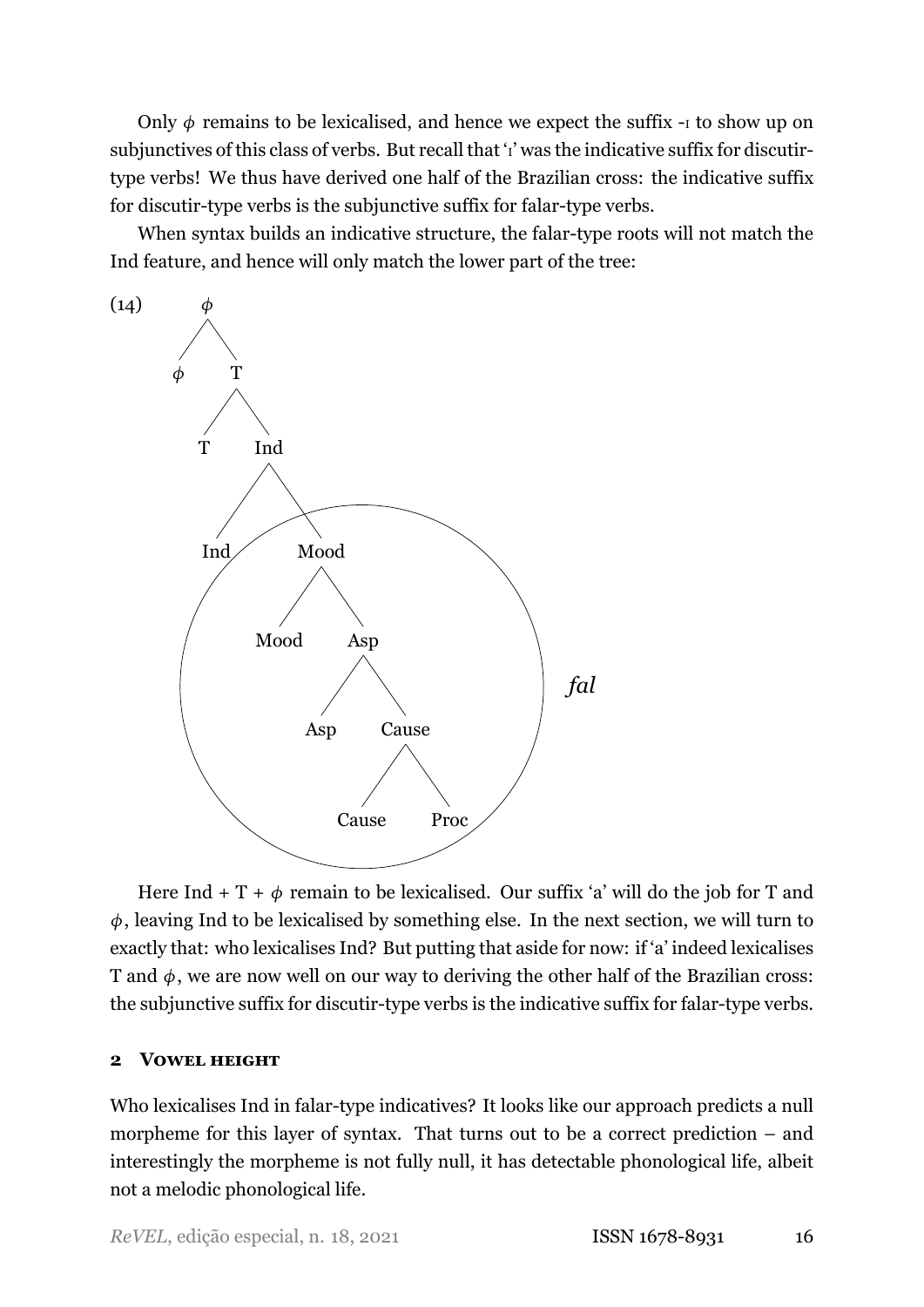The first clue comes from a traditional observation about class III (e.g. Lima, [1973;](#page-26-2) Cunha & Cintra, [2001\)](#page-26-3): their subjunctive roots are either suppletive or have their last vowel raised (provided it is the type of vowel that can be raised). We will look at the suppletive cases in section 3 and concentrate here on vowel raising:

|  | $(15)$ a. servi (serve, IND) |  |
|--|------------------------------|--|
|  | b. sirva (serve, SUBJ)       |  |

|  | $(16)$ a. ferr (wound, IND) |  |  |
|--|-----------------------------|--|--|
|  | b. fira (wound, SUBJ)       |  |  |

- $(17)$  a. dormi (sleep, IND) b. durma (sleep, SUBJ)
- $(18)$  a. sob<sub>I</sub> (climb, IND) b. suba (climb, SUBJ)

In these cases, the mid-low [ $\varepsilon$ ,  $\sigma$ ] raise to high [i, u].<sup>7</sup> This suggests that there's a raising morpheme (H) between the root and the suffix in the subjunctive forms (see also Taraldsen (this volume)).8

The morphological situation is thus:

- (19) a.  $\text{serv-H-a} > \text{sirva}$ 
	- b.  $fer-H-a > fira$
	- c.  $d$ orm-H-a > durma
	- d.  $s$ ob-H-a > suba

We did therefore find a null morpheme; in fact better, a morpheme that is melodically null, but phonologically active and hence phonologically detectable. We however found it in the wrong place: we predicted it in the indicative of class I, but found it in the subjunctive of class III. Let's follow its trail further, for further clues.

First, H forces us to revise our assumptions about the size of roots of class III. The division of labor in the lexicalisation of class III subjunctives looked like this:

<span id="page-8-0"></span><sup>7</sup> Roots which end in a high vowel cannot raise further and hence stay as they are, e.g. 'diskut-a' (argue, SUBJ). Roots with a final /a/ vowel don't undergo raising, e.g. parta, bata. [Quicoli](#page-26-4) ([1990\)](#page-26-4) argues that this is because the Portuguese vowel inventory has no higher counterpart to /a/. See also [Cobb](#page-26-5) [\(2003\)](#page-26-5) for a different approach.

<sup>&</sup>lt;sup>8</sup> At first sight, the alternation could also be phrased in terms of lowering in the indicative. That would however make wrong predictions: roots with the high vowel [i, u] would be predicted to lower to the mid-low  $[\varepsilon, \varepsilon]$  in the indicative. That doesn't happen - class III roots with high root vowels retain them in the indicative, e.g. dividi, diskuti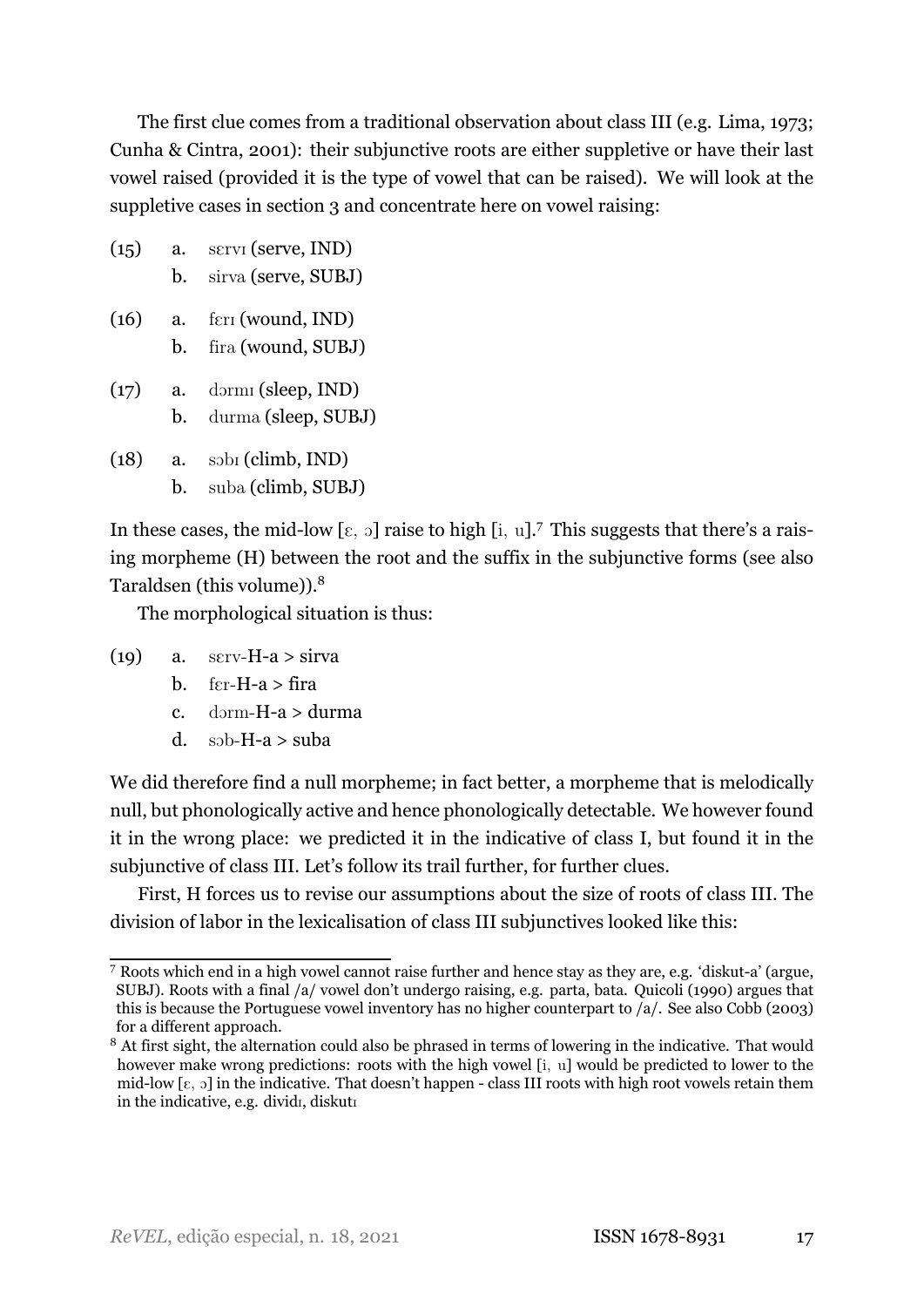

In order to be part of the lexicalisation, the raiser H must lexicalise some features of [\(20\).](#page-8-0) As a result, the root must be a bit smaller than we thought, leaving some layers to be lexicalised by H. Let's thus revise [\(20\)](#page-8-0) minimally: the root stops one notch lower, i.e. at Asp, leaving the Mood feature to be lexicalised by H.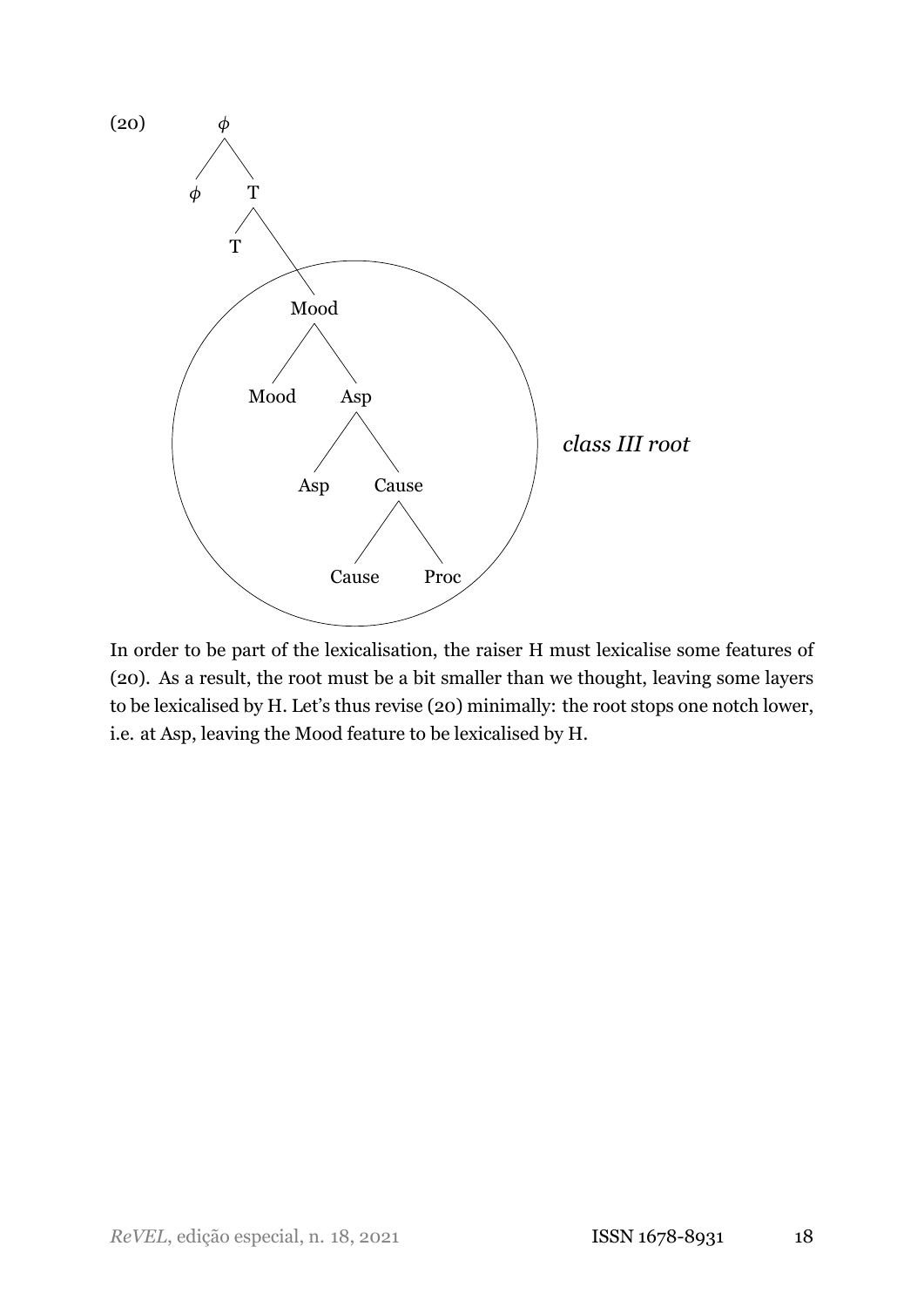

The lexical entry for roots of class III becomes:



But now we have a curious side-effect. Since class III roots stop at Asp (and H lexicalises Mood), nobody can lexicalise Ind in class III either. It thus turns out that the puzzle of who lexicalises Ind in class I is the wrong question to ask, a better question is: who lexicalises Ind in at least class I and III? Given this discovery, let's examine class II.

There, similar facts about vowel raising hold:

- $(23)$  a. beb<sub>I</sub> (drink, IND) b. beba (drink, SUBJ)
- (24) a. dEvI (owe, IND) b. deva (owe, SUBJ)
- $(25)$  a. kohi (run, IND) b. koha (run, SUBJ)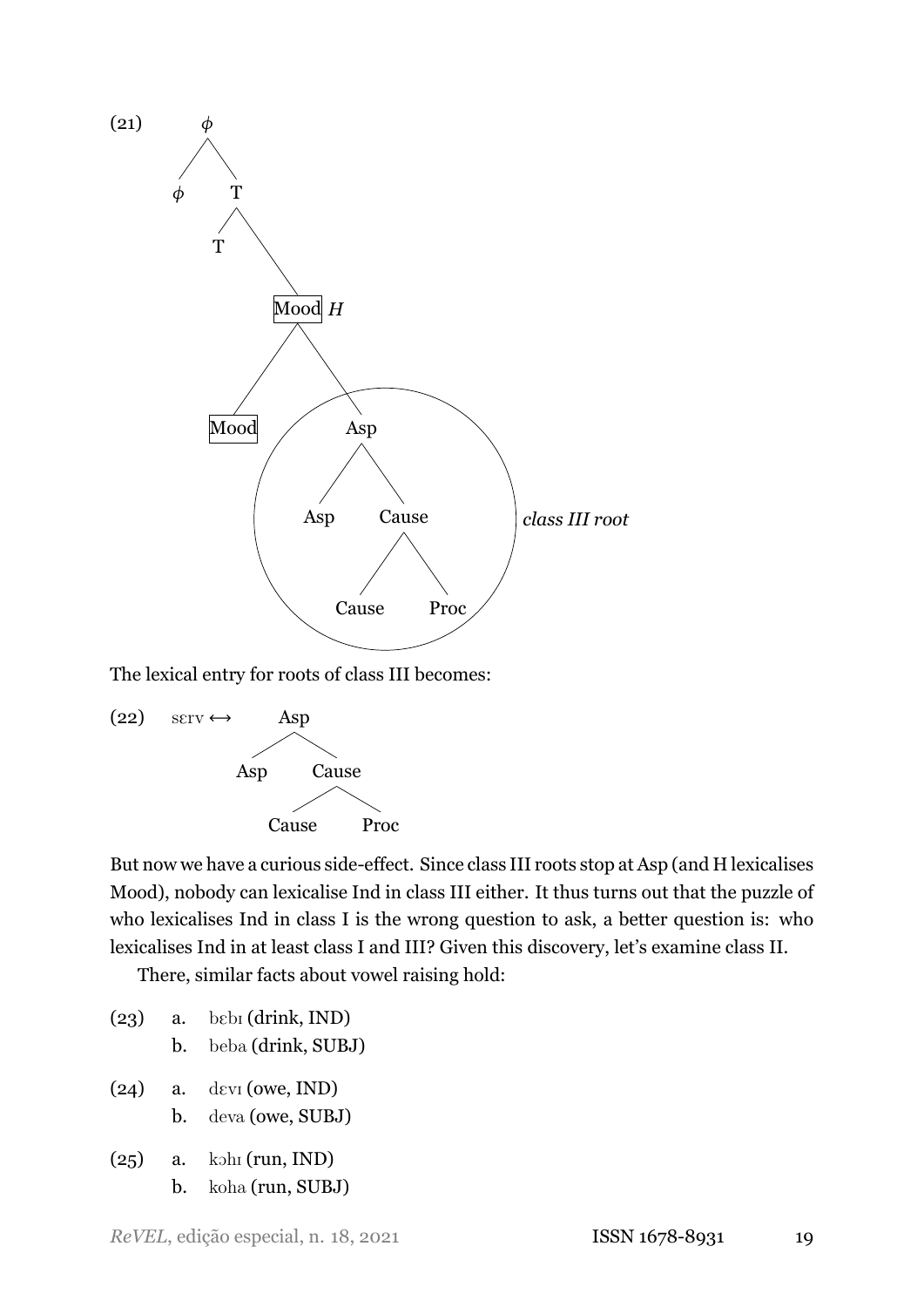$(26)$  a. movi (move, IND) b. mova (move, SUBJ)

The mid-low vowels  $[\epsilon, \epsilon]$  raise to mid-high  $[\epsilon, \epsilon]$ , and hence class II also has a raising morpheme. But while class III raises the mid-low vowels  $[\varepsilon, \rho]$  to the high  $[\iota, \nu]$ , class II raises them to the mid-high vowels [e, o]:

| (27) | a.           | $s$ <sub>e</sub> $-$ a > $s$ irva    |  |  |  |
|------|--------------|--------------------------------------|--|--|--|
|      |              | b. $beba > beba$                     |  |  |  |
| (28) |              | IND SUB                              |  |  |  |
|      |              | $III$ $[\epsilon, \rho]$ $[i, u]$    |  |  |  |
|      | $\mathbf{H}$ | $[\varepsilon, \rho]$ $[\rho, \rho]$ |  |  |  |

This means that we are looking at two different raising morphemes: a raise-to-high morpheme (H) in class III, and a raise-to-mid-high morpheme (M) in class II.

(29) a. serv- H -a > sirva b. b $\epsilon$ b- M -a > beba

As before, the size of roots of class II needs to be adjusted to make space for the raising morpheme. We now know that roots of class II need the help of M to lexicalise the syntactic tree, but how much help do they need? It cannot be that roots of class II reach up to Asp: that would make them identical to class III roots, and we would expect H to appear above them. If we maintain that class III roots reach up to Asp, the only option left is that class II roots are even smaller, not reaching beyond Cause.<sup>9</sup> The M raiser now lexicalises Mood + Asp:

<sup>&</sup>lt;sup>9</sup> The other logical possibility is to swap the two: class III is smaller and class II reaches Asp. At this stage we have no evidence to choose either way and leave it open for future research. It is likely that adding other tenses into the picture will be helpful in this regard.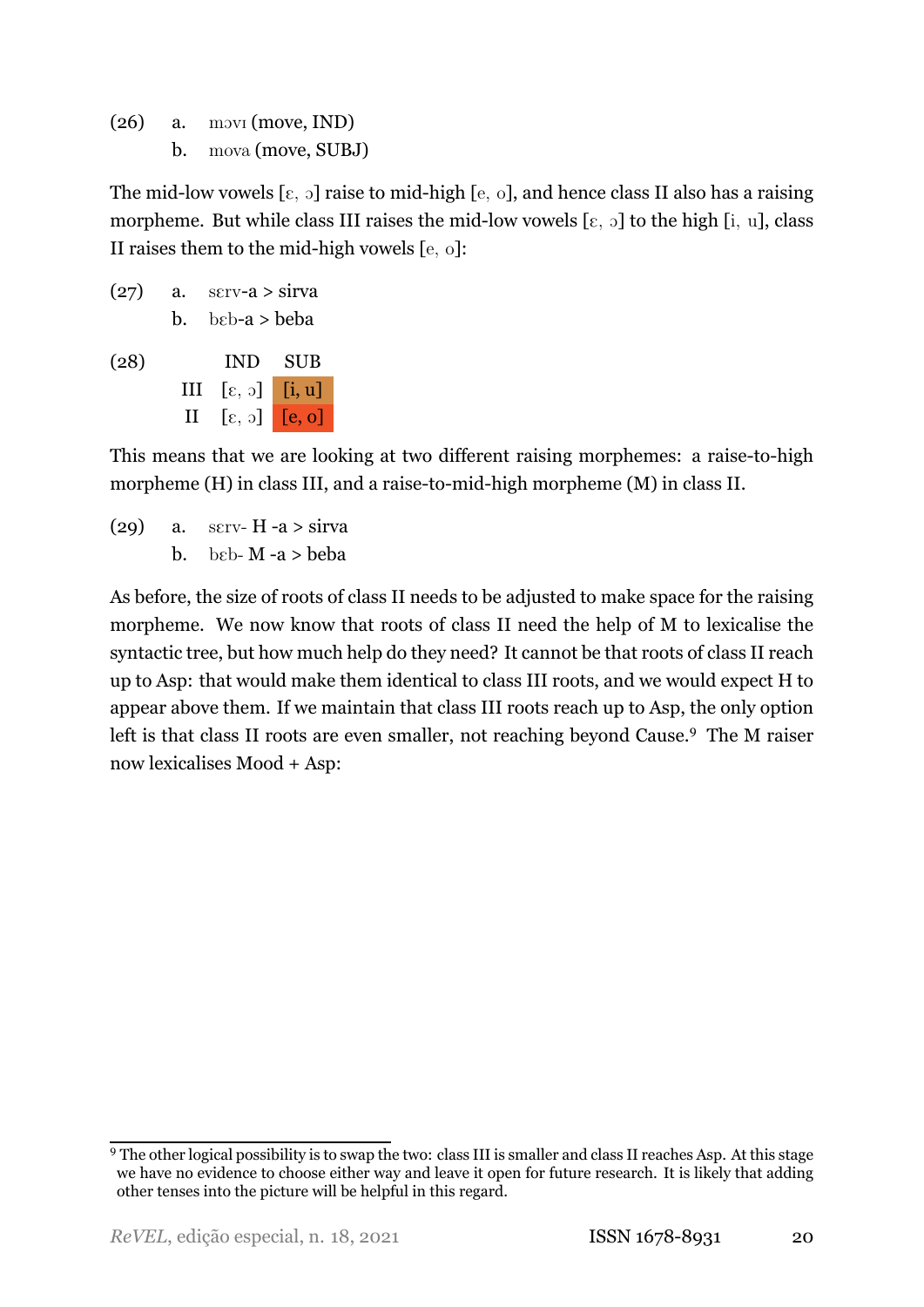

And class II roots become:



This leads us to the same side-effect: in the indicative, nobody is able to lexicalise the Ind layer. The root stops too low (at Cause) and the agreement morpheme starts too high (at  $\phi$ ), leaving Ind unhandled. The real question with respect to Ind is then not about class I or class III, but rather: who lexicalises Ind in all (present) indicatives?

The phonology of the raising morphemes gives us a number of clues. The first is that while they can raise the preceding vowel, [\(32\)](#page-12-0), they never lower it, [\(33\)](#page-12-1).

<span id="page-12-0"></span> $(32)$  a. serv -H-a > sirva b. b $\epsilon$ b -M-a > beba

<span id="page-12-1"></span>
$$
(33) \quad \text{viv } -M - a > \text{viva}
$$

In [\(32\),](#page-12-0) the raisers H and M are higher than the mid-low root vowel  $\frac{\varepsilon}{\varepsilon}$ , and raise it to /i/ and /e/, respectively. In [\(33\)](#page-12-1) on the other hand, the raise-to-mid-high morpheme M is lower than the root vowel /i/ and has no effect on it. The non-melodic morphemes M and H thus have the power of raising vowels, but are unable to lower them.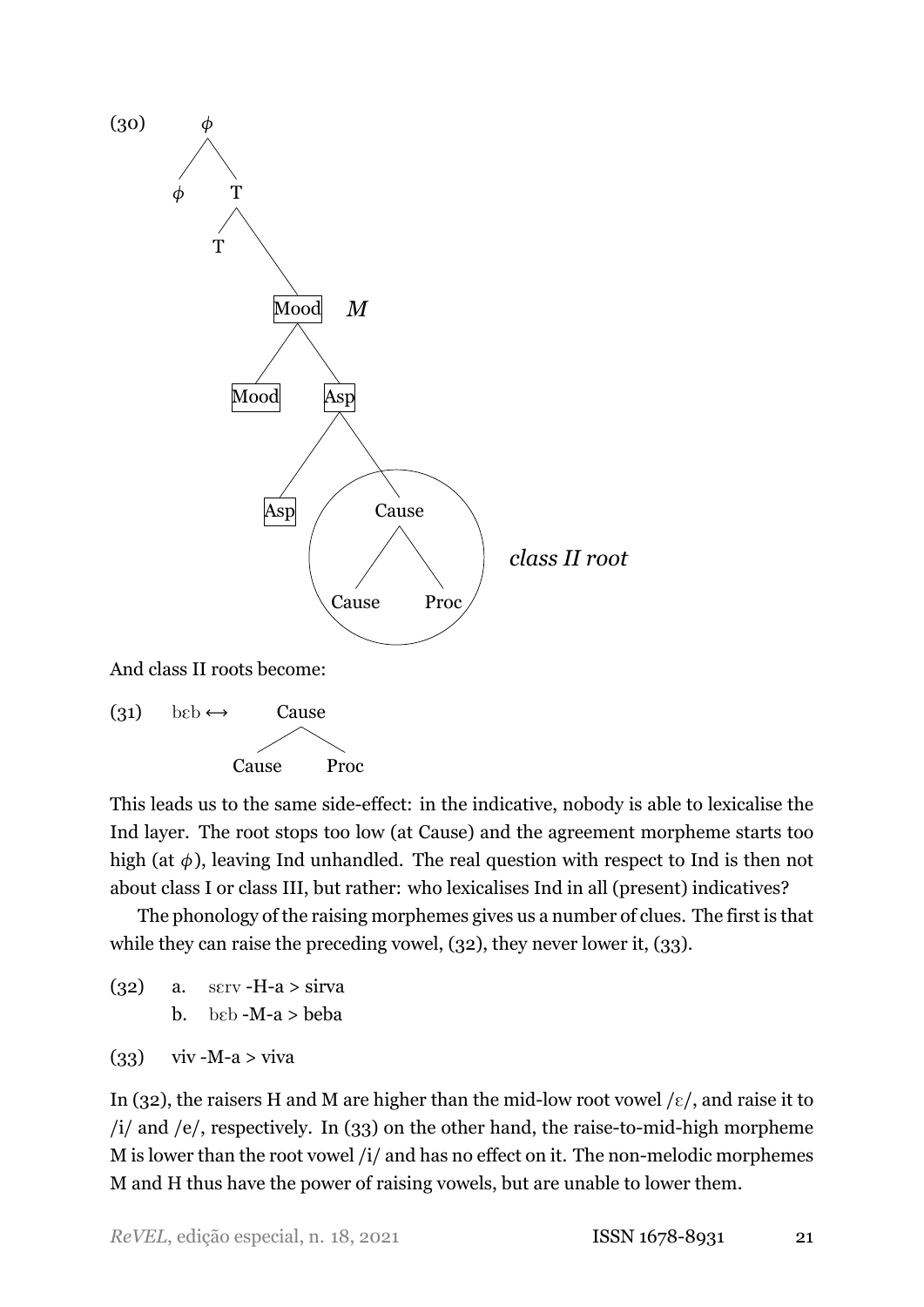Another property of the raising morphemes is that they have the same height as the corresponding thematic vowels (Harris, [1974](#page-26-6); Quicoli, [1990](#page-26-4); Wetzels, [1995;](#page-26-7) Taraldsen (this volume)). Class III has a high thematic vowel /i/ and a raiser which raises to high (H); class II has a mid-high thematic vowel /e/ and a raiser which raises to mid-high (M).

Given these two phonological properties of raisers, what would it look like for class I roots to also be accompanied by a raiser? The second property implies that a class I raiser would be a raise-to-low (L) morpheme: class I has a low thematic vowel -a, [\(34\)](#page-13-0), and its raiser would thus 'raise' to that level, i.e. L.

<span id="page-13-0"></span>(34) fal speak TV 2/3sg.COND -a -ria

The first phonological property ("raise but don't lower") tells us that this L would never do anything: in order to have a raising effect, L would need to act on a vowel that is 'below low', and it would never affect vowels which are above or equal to low. Since there are no 'below low' vowels, this raiser would never do anything - it would act like an invisible null morpheme. Which is what we find:

(35) a. fal -  $L >$  falb.  $sek - L > sek$ c. mor -  $L > m$ ord.  $fik - L > fik$ -

e. kõsum - L > kõsum -

Following the trail of the phonological raising phenomenon has finally led us back to our initial puzzle: a predicted but mysterious null-like morpheme in class I. Could L be the one?

Up to now, raisers have been dedicated to subjunctives, but for L to be our mysterious class I morpheme, it would have to lexicalise Ind. Can raisers be responsible for Ind? Let's see what would happen in class I. The root lexicalises all the way up to Mood, L would then take over for Ind, and  $-a/\tilde{v}$ w lexicalise T and  $\phi$ :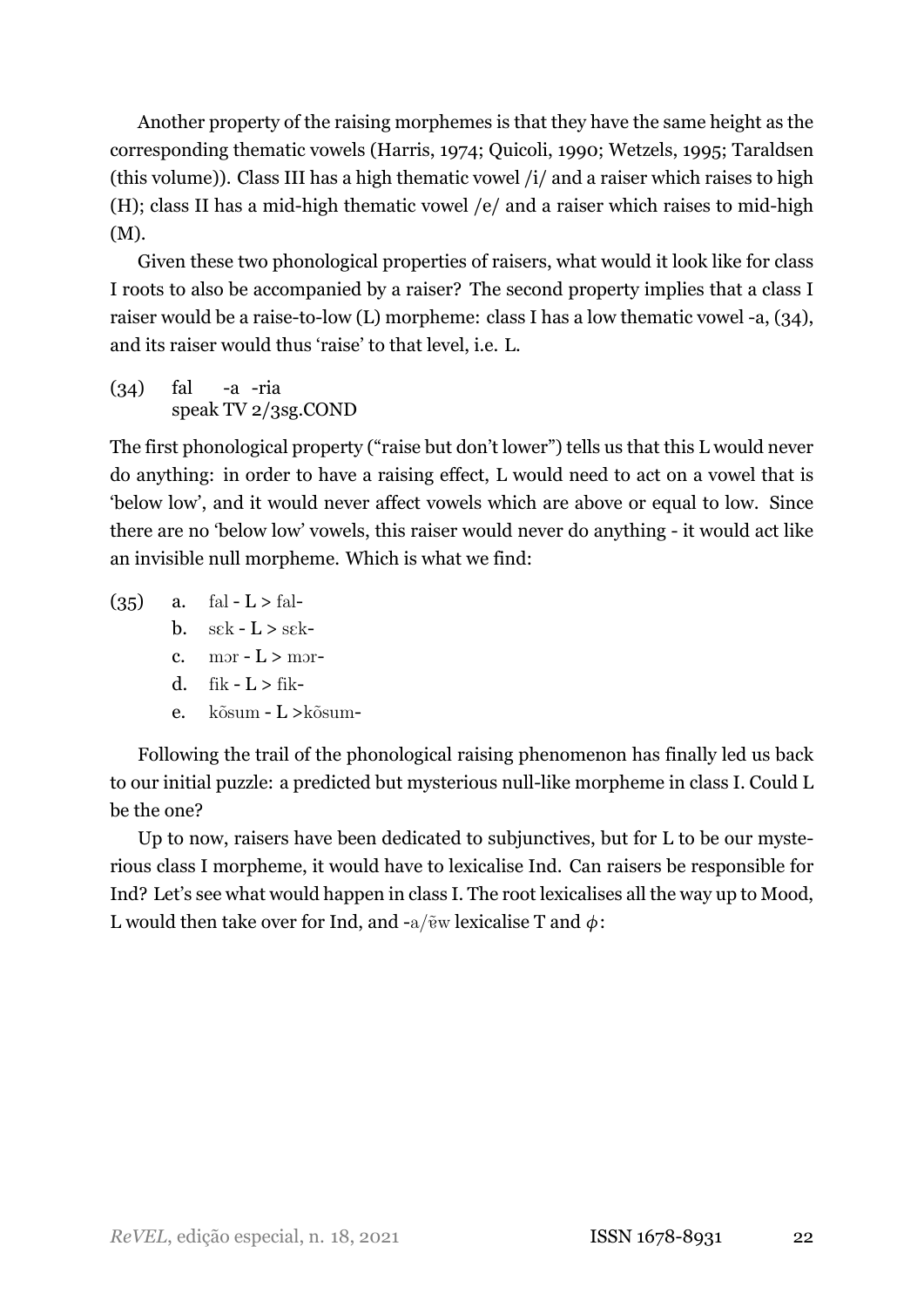

The L morpheme is thus a perfect fit, predicting the correct phonology and morphology, the initial mystery of the cross seems solved! The subjunctive derivation of class I remains unchanged: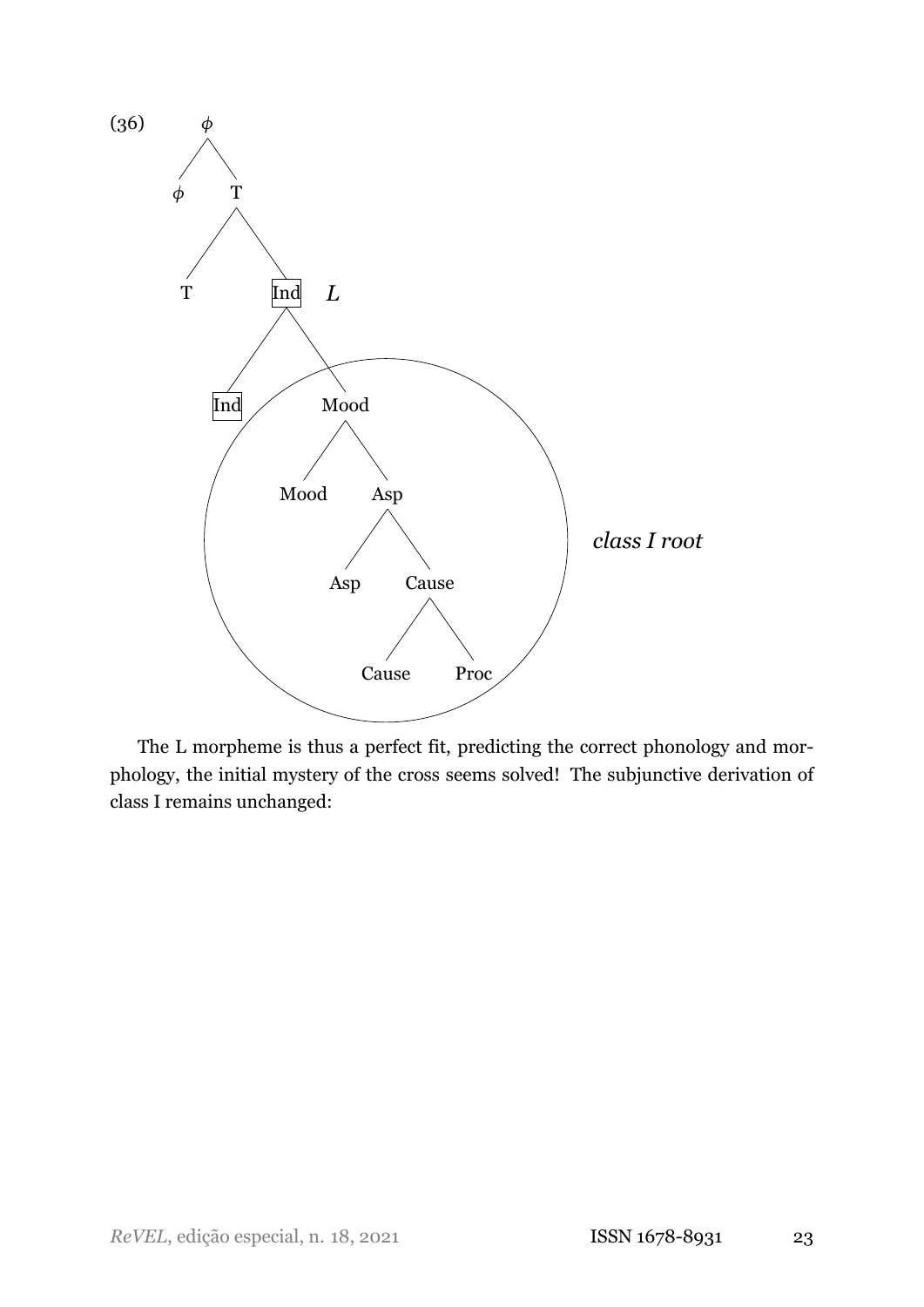

While solving this mystery, we however discovered another one: who lexicalises Ind in class II/III? Can raisers resolve this too, could M & H lexicalise Ind in class II/III? Currently, the lexical entry of M and H are:



Coincidentally, both of them currently stop at Mood, exactly below Ind. It thus fits perfectly that they would be responsible for Ind, extending (at least) one step up: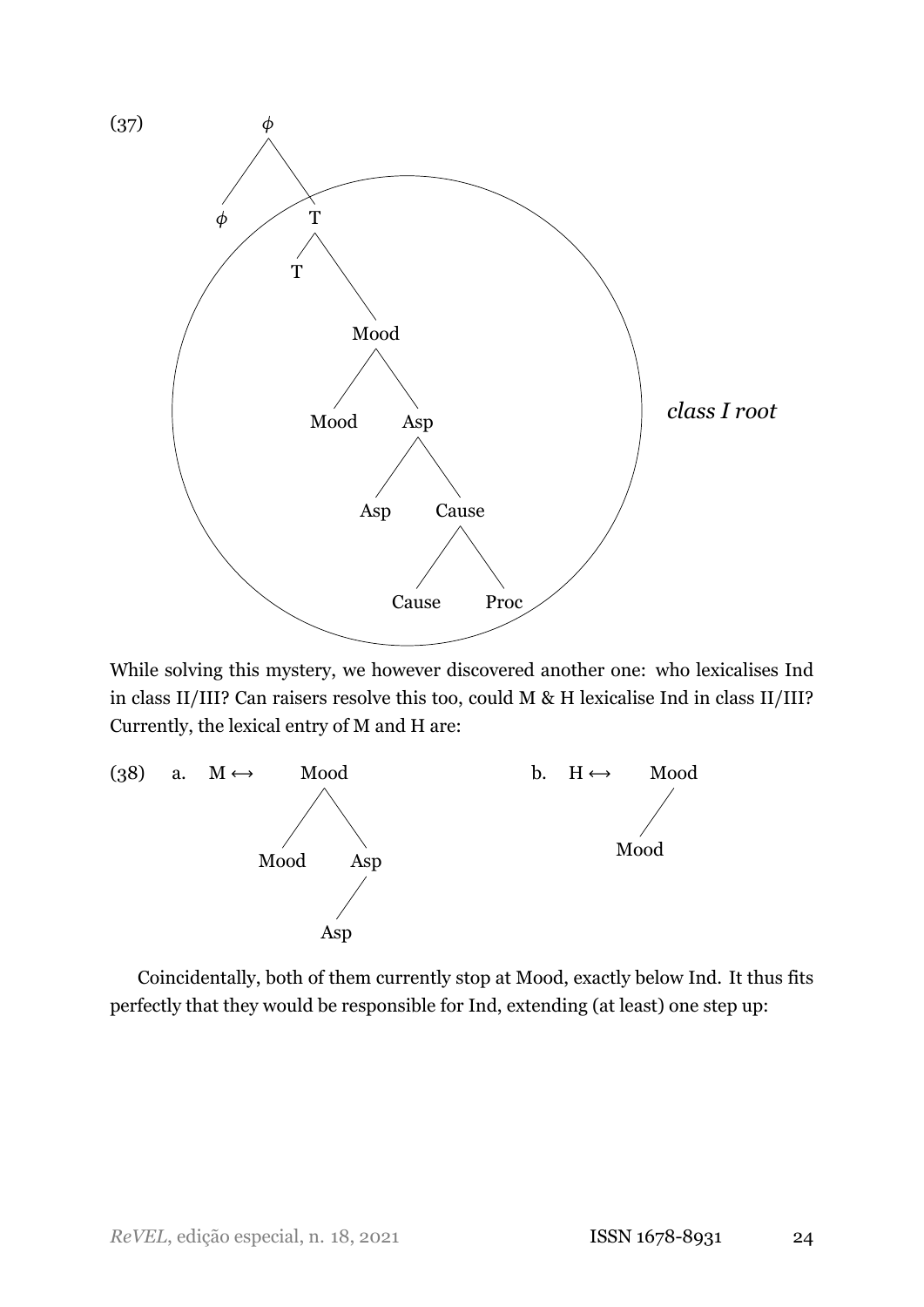

What would indicative derivations now look like? As before, class II and III roots lexicalise up to Cause and Asp respectively, and the suffixes  $-i$ / $n$  lexicalise  $\phi$ . The raising morphemes must then take care of the features in between, growing to Ind and then to T:

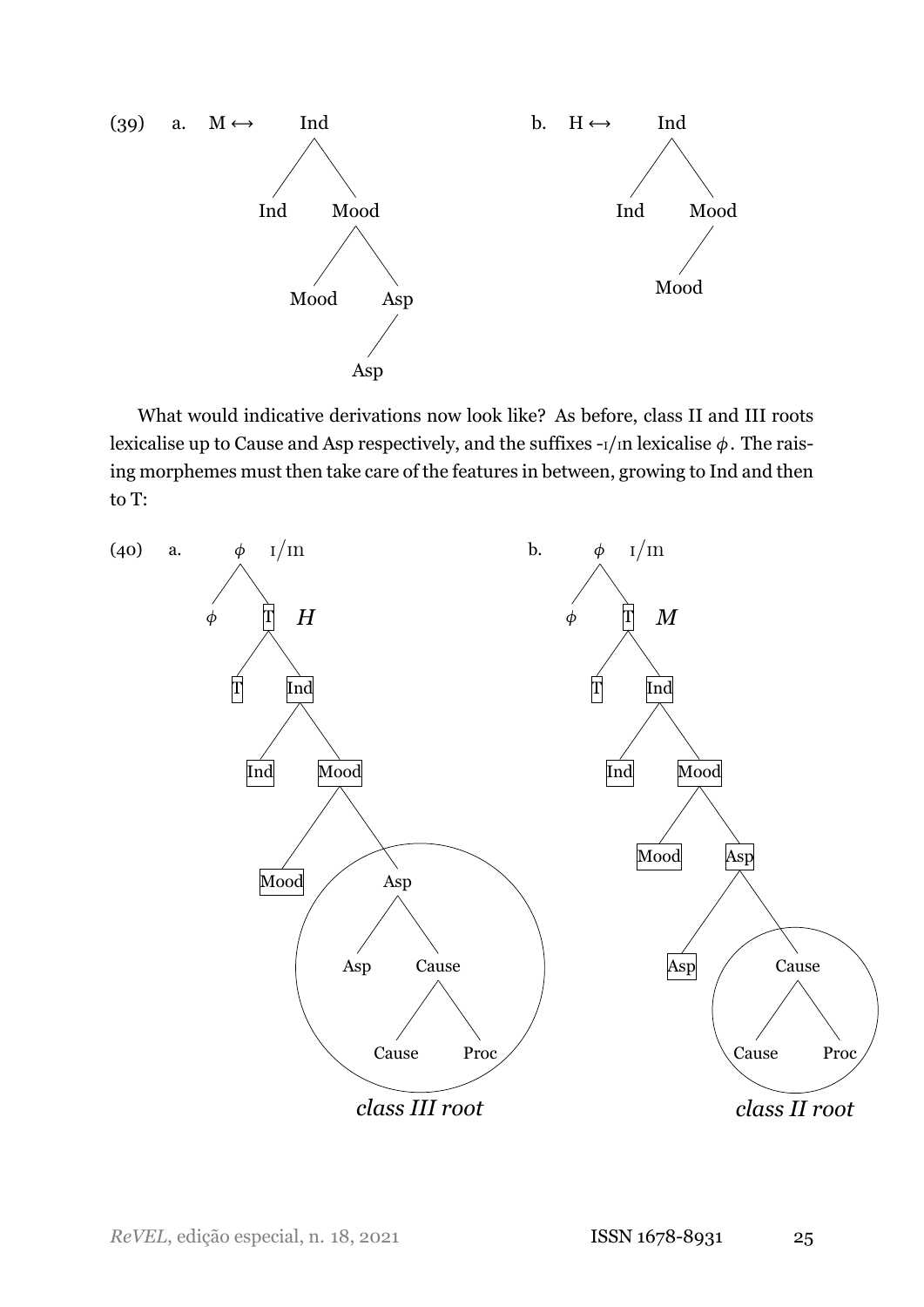The morpho-syntax thus lines up perfectly. On the phonological side, we however seem to have a problem: M and H cause the last vowel in the root to shift, so we seem to predict that the last vowel of the root should raise in the indicative, just like it does in the subjunctive. But it doesn't:<sup>10</sup>

| (41) | a. beb - $M$ -     |
|------|--------------------|
|      | b. beb - $M$ -a    |
| (42) | a. $\sec$ rv -H -1 |
|      |                    |

There are several ways to look at this. Here is one, in which phonology gives us another clue: raisers followed by a full vowel  $(\frac{a}{)$  cause the root to shift its vowel, whereas raisers followed by a reduced vowel  $\binom{1}{1}$  don't. An interpretation of this would be that the raiser associates to the left by default, but when it is followed by a deficient vowel, the deficient vowel "attracts" the raiser in order to become more specified (Nevins, [2005;](#page-26-8) D'Alessandro & van Oostendorp, [2020](#page-26-9)).<sup>11</sup>

|  | $(43)$ a. beb- $\Leftarrow$ M-a    |
|--|------------------------------------|
|  | b. $\text{sirv-} \Leftarrow H - a$ |
|  |                                    |

(44) a. b $\epsilon$ b-M $\Rightarrow$ -I b. serv-  $H \Rightarrow -I$ 

One last step is needed: the indicative suffix of class II will now be  $M + \frac{1}{l}$ , whereas the indicative suffix of class III will be  $H + / I/$ . Shouldn't they then sound different? As it turns out, these present tense suffixes are always unstressed, and unstressed vowels neutralize in (Brazilian) Portuguese, such that the mid to high front vowels collapse into a single sound (e.g. Lima, [1973;](#page-26-2) Cunha & Cintra, [2001](#page-26-3)). It follows that an unstressed  $M + /I$  will end up sounding exactly the same as an unstressed H +  $/I$ .

The mystery of the Brazilian cross is now solved:

<sup>&</sup>lt;sup>10</sup> Except in the 1sg, see Taraldsen, this volume. That is however of no help to us, as we predict this raising in all other persons too, contrary to fact.

<sup>&</sup>lt;sup>11</sup> We would like to thank Edoardo Cavirani and Markus Pöchtrager for discussion of the phonological mechanisms underpinning the raising morphemes.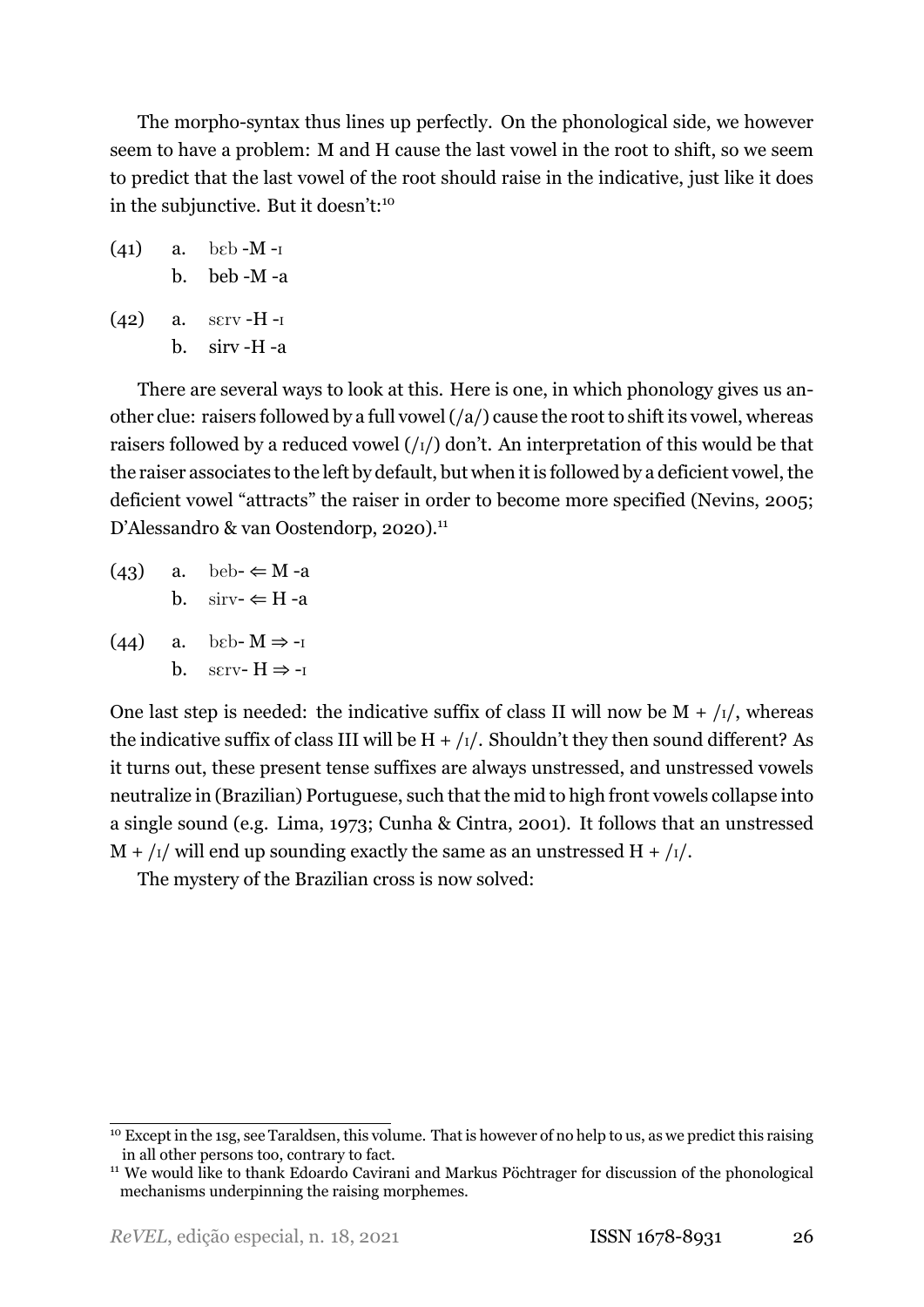| Proc        | Cause | Asp | Mood | Ind | T            | ф           |
|-------------|-------|-----|------|-----|--------------|-------------|
| fal         |       |     |      | L   | $\mathsf{a}$ |             |
| fal         |       |     |      | L   | ëw           |             |
| fal         |       |     |      |     |              | $\mathbf I$ |
| fal         |       |     |      |     |              | In          |
| <b>SETV</b> |       |     | н    |     |              | I           |
| <b>SETV</b> |       |     | н    |     |              | In          |
| <b>SETV</b> |       |     | H    |     | $\mathsf{a}$ |             |
| <b>SETV</b> |       |     | H    |     | <b>ĕw</b>    |             |
| dsd         |       | M   |      |     |              | $\mathbf I$ |
| dsd         |       | M   |      |     |              | In          |
| bab         |       | M   |      |     | a            |             |
| bab         |       | M   |      |     | ёw           |             |

Significantly, the solution did not require the addition of any powerful mechanism to morpho-syntax, beyond the usual syntactic operations, and did not require any morphologyspecific or exception-specific machinery either. On the contrary, refraining from adding such tools led us towards greater empirical adequacy: it led us to take into account vowel-raising, vowel-neutralization and the interplay with thematic vowels. We take this to be a general moral of this story: refraining from powerful technology forces one into more careful, empirically detailed account, taking into account subtle or irregular facts often left out of formal theories.

Speaking of irregular facts, let us turn to root suppletions and other irregular verbs - can we account for those too, with the above setup? Happily, we can.

## **3 IRREGULAR VERBS**

A number of Brazilian verbs are "irregular" in that they pattern differently than class I/II/III above. From the perspective of the cross, they fall into two types: those that follow the cross pattern, but with unexpected roots, and a tiny but spectacular class, which refuses to follow the cross. Let's start with unexpected roots, either because they are suppletive, as in [\(46\)](#page-18-0), or because they are a portmanteau covering the otherwise expected agreement suffix, as in [\(45\)](#page-18-1), or both, as in [\(47\)](#page-19-0).

- <span id="page-18-1"></span> $(45)$  kõduz lead.2/3sg.IND you/she/he lead(s)
- <span id="page-18-0"></span>(46) a. pEd ask.for 2/3sg.IND  $-I$ you/she/he ask(s) for
	- b. pes ask.for 2/3sg.SUBJ -a

*ReVEL*, edição especial, n. 18, 2021 **ISSN 1678-8931** 27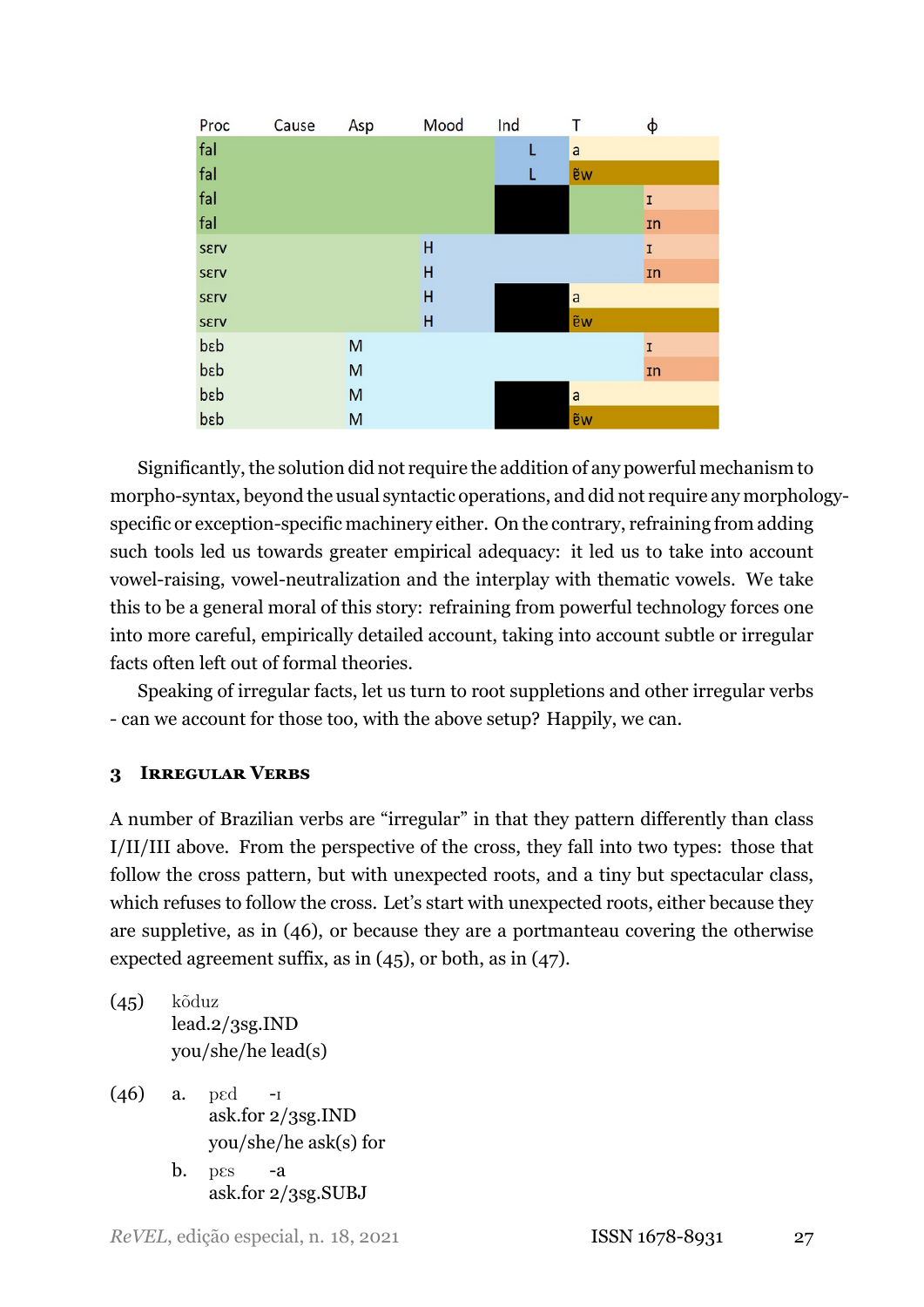that you/she/he ask for

- <span id="page-19-0"></span> $(47)$  a. ker want.2/3sg.IND you/she/he want(s)
	- b. kejr -a want 2/3sg.SUBJ that you/she/he want

With these verbs, the difference between singular and plural will sometimes be relevant. We thus first need to show how we express that difference: as before, one of the two will have an additional feature, creating the distinction. In this case, plurals will have a plurality feature, building on a number feature (#), whereas singulars will lack the plurality feature:



Person features are merged above this, yielding:



For the purposes of this article we don't need to go into the distinction between persons, so we will keep them collapsed into a single  $\pi$ ; and we will also mention the singular/plural distinction only when relevant, otherwise collapsing it into a single  $\#$ .

#### **3.1 PORTMANTEAU ROOTS**

Some verbs seem to have a missing suffix, such as the indicative singular  $/k\tilde{\text{o}}duz/12$ instead of the expected /koduz-I/:

(50) kõduz lead.2/3sg.IND

 $12$  /z/ devoices to [s] when in word-final position (Cunha & Cintra [2001\)](#page-26-3). We will however keep the underlying representation here.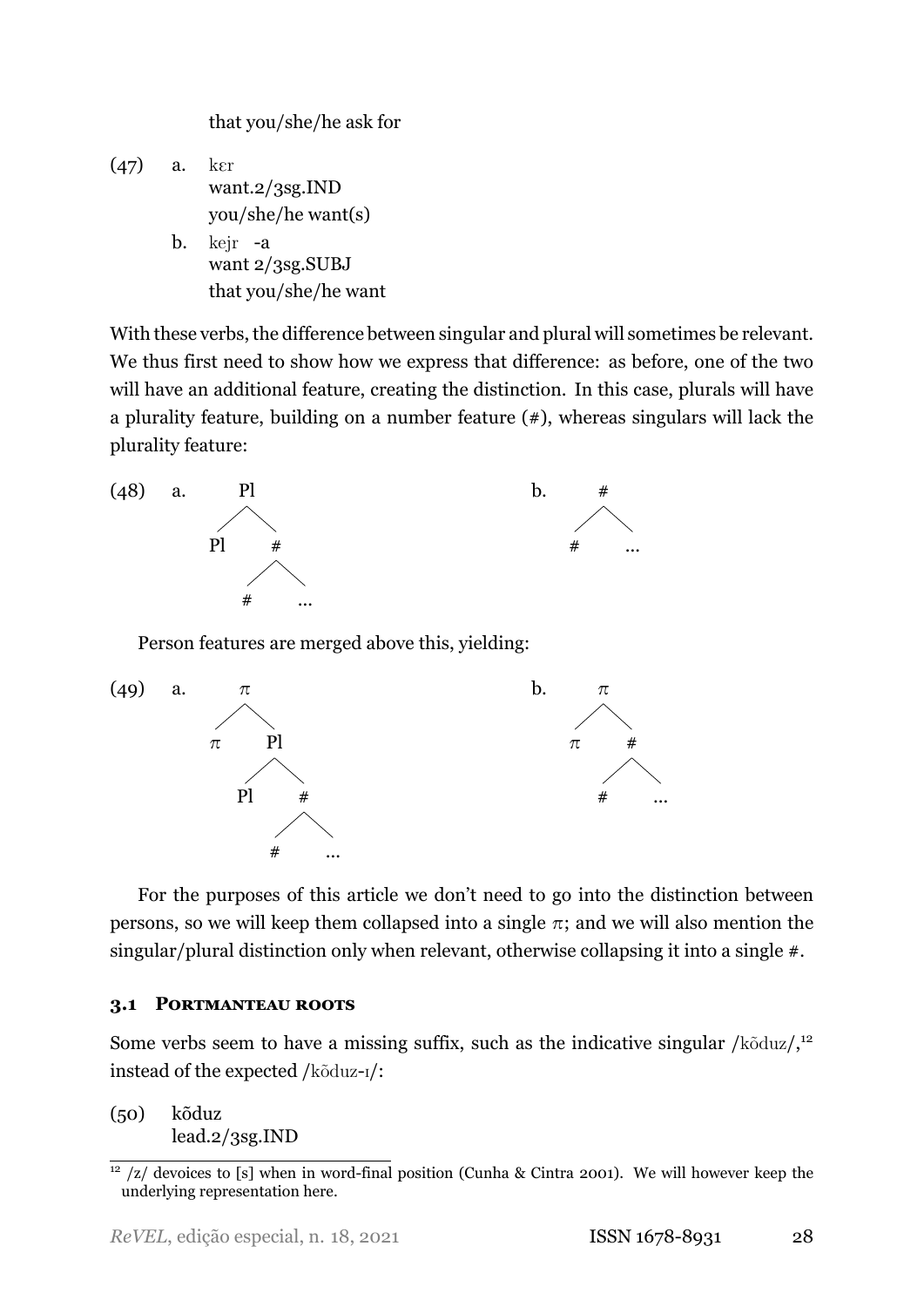you/she/he lead(s)

This is equivalent to describing it as a portmanteau covering both the slot of the root and the slot of the suffix. That in turn suggests a straightforward analysis: the morpheme /kõduz/ is able to lexicalise all the features up to  $\pi$  on its own:



This analysis predicts that in the plural, an agreement suffix will appear again. This is because /kõduz/ lexicalises structures with a missing plural morpheme as above. This means that when syntax builds a plural structure, the top part of the syntax does not match the lexical entry of /kõduz/. Only the part up to  $#$  matches. And hence somebody else needs to lexicalise the layers above, Pl and  $\pi$ . This is indeed the case:

(52) kõduz -m lead 2/3pl.IND

In the subjunctive, the lexical entry of such roots will match an even smaller part of the syntax: the lexical entry expects an Ind feature to be present, but subjunctives lack that. And hence only the [Mood [Asp [Cause Proc]]] constituent matches, and  $a/\tilde{v}$ w will kick in to lexicalise the higher layers, as described in section 2.

We thus derived a so-called "irregular" verb, and again, we didn't need to add any new mechanism to our theory for that. It simply so happens that a few roots have bigger lexical entries than most verbs, those entries however follow the regular format of lexical entries and the regular rules apply to them.

## **3.2 SUPPLETIVE ROOTS**

Verbs such as 'pedir' differ in two ways from class II/III: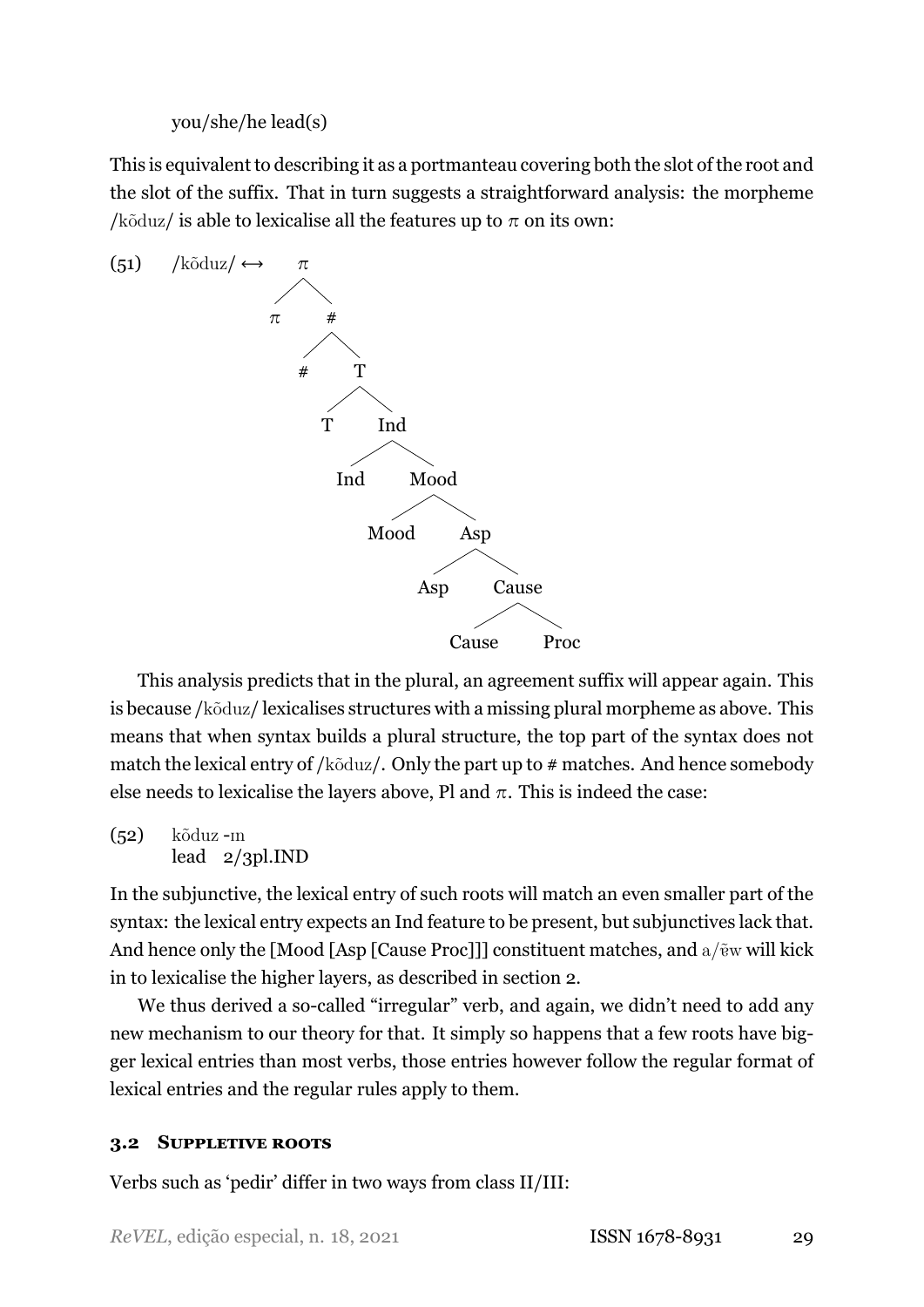(53) a. pEd ask.for 2/3sg.IND  $-I$  $\mathbf{b}$ . pes ask.for 2/3sg.SUBJ -a

First their subjunctive has a suppletive root, and second, their subjunctive root lacks vowel raising - the root of 'pedir' for instance keeps  $\frac{\varepsilon}{i}$  in the subjunctive instead of the /i/ that would be produced by the raising morpheme. Why do these two properties go hand in hand? Why does suppletion "erase" vowel-raising?

We will adopt Taraldsen (this volume) in his elegant idea that these suppletive roots are also portmanteau: in descriptive terms, they lexicalise both the slot of the root and the slot of the raising morpheme. In more theoretical terms, they lexicalise all the way up to the Mood/Ind/T layer. Because they lexicalise the slot of the raiser, there is no raising of the vowel, which remains  $/\varepsilon$  in 'pedir'.

Concretely, the lexical entries are:



When syntax builds an indicative, the lexical entry  $p \in \mathcal{A}$  will match up to  $T$ , leaving only  $\#\pi$  to be lexicalised, which will yield - $I/m$ . In the subjunctive, both /ped/ and  $/$ pes/ match the tree up to Mood, and neither matches higher ( $/$ ped/ requires the next feature to be Ind which subjunctives don't have, and  $/pes/$  doesn't have anything above Mood). Given this competition, the most specialised item wins (Elsewhere Principle, Kiparsky, [1973](#page-26-10)), and here  $/$ pes $/$  is more specialised as it can realize fewer features than  $/\text{ped}$ , and hence matches less contexts than  $/\text{ped}$ . Subjunctives are thus correctly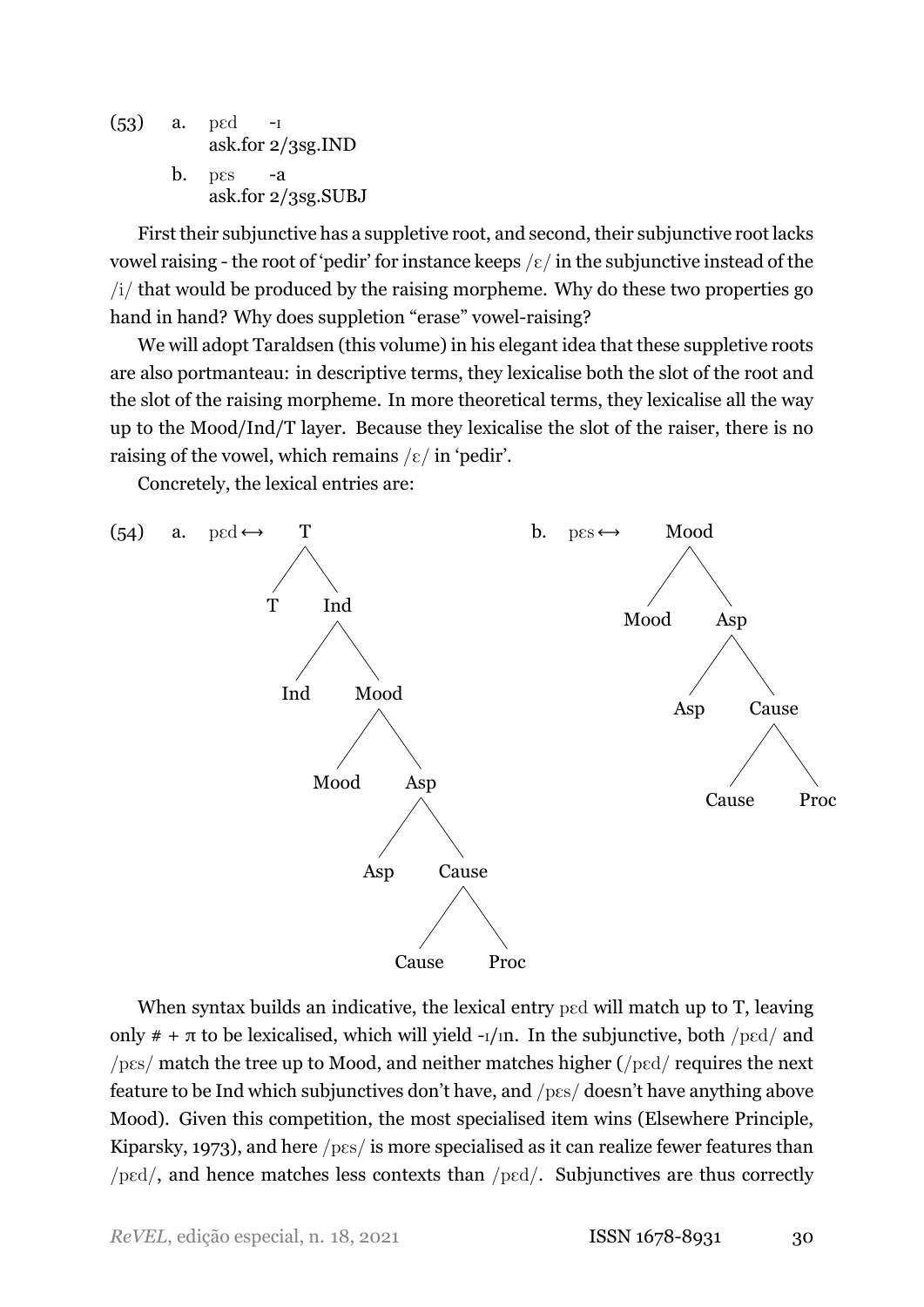predicted to have a /pes/ root, followed by a suffix lexicalising T, # and  $\pi$ , which is  $-a/\tilde{v}w$ .

Verbs with root suppletion therefore also fall out from our system, with no added complication beyond the obvious fact that they have a second root, i.e. a second verbal lexical entry for the same concept.

# **3.3 ROOT SUPPLETION COMBINED WITH PORTMANTEAU**

The third type of irregularity is a combination of the previous two: a root which can do the indicative singular on its own and a competing suppletive root in the subjunctive. The verb 'querer' for instance doesn't show any suffix in the 2/3sg indicative forms, and surfaces with a different root in the subjunctive, with that subjunctive root being immune to vowel-raising but requiring the regular suffix -a:

- (55) a. kEr want 2/3sg.IND b. kejr -a
	- want 2/3sg.SUBJ

The analysis is straightforward: as with /kõduz/, the lexical entry of /k $\epsilon$ r/ is so big that it can lexicalise all the way to agreement features on its own without the help of any inflectional suffix. As with 'pedir', the verb 'querer' has a second, smaller, lexical entry competing (and winning) in the subjunctive, /kejr/: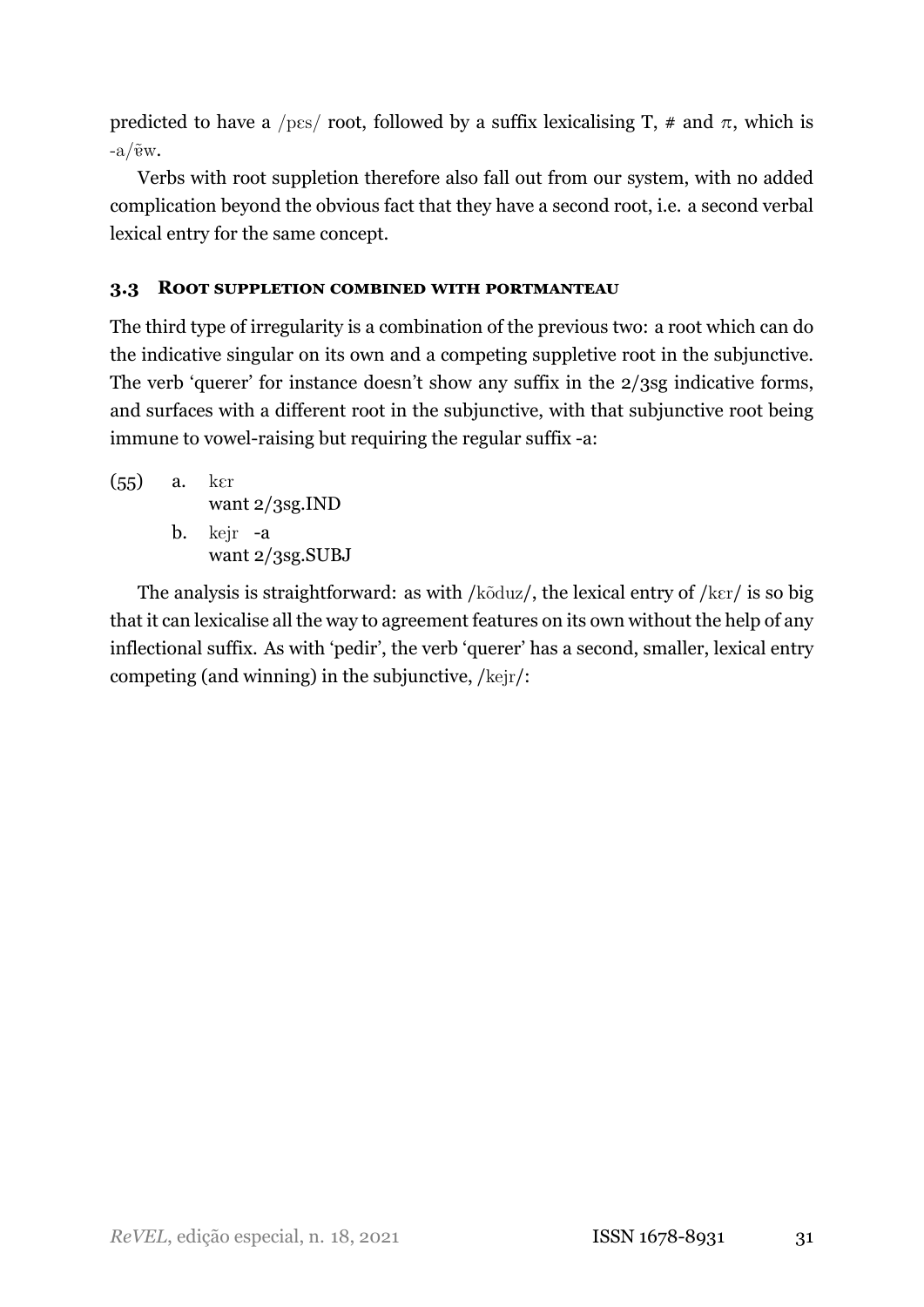

The derivations proceed exactly as in 'conduzir' and 'pedir' above, again deriving the right forms.<sup>13</sup>

At this stage, we have derived both the cross pattern and the bulk of irregular verbs, still using only the regular tools of (nano)syntax. Let us finally turn to the cross violators.

## **4 WHEN THE CROSS GOES MISSING**

Surprisingly, some verbs do not follow the cross pattern. Instead, they show the same suffixes in the subjunctive and in the indicative. That's for instance the case of 'estar':

 $(57)$  a. be 2/3sg.IND izt-a

> b.  $\rm ~izt$  -a/ $\rm \tilde{e}w$ be 2/3pl.IND

<sup>&</sup>lt;sup>13</sup> The verbs 'pôr', 'ter' and 'vir' may present a further complication, depending on how their phonology is resolved and hence how they are segmented. One possibility is that they involve three suppletive roots, but their phonology is not clear enough to us at this point to decide on an analytical path.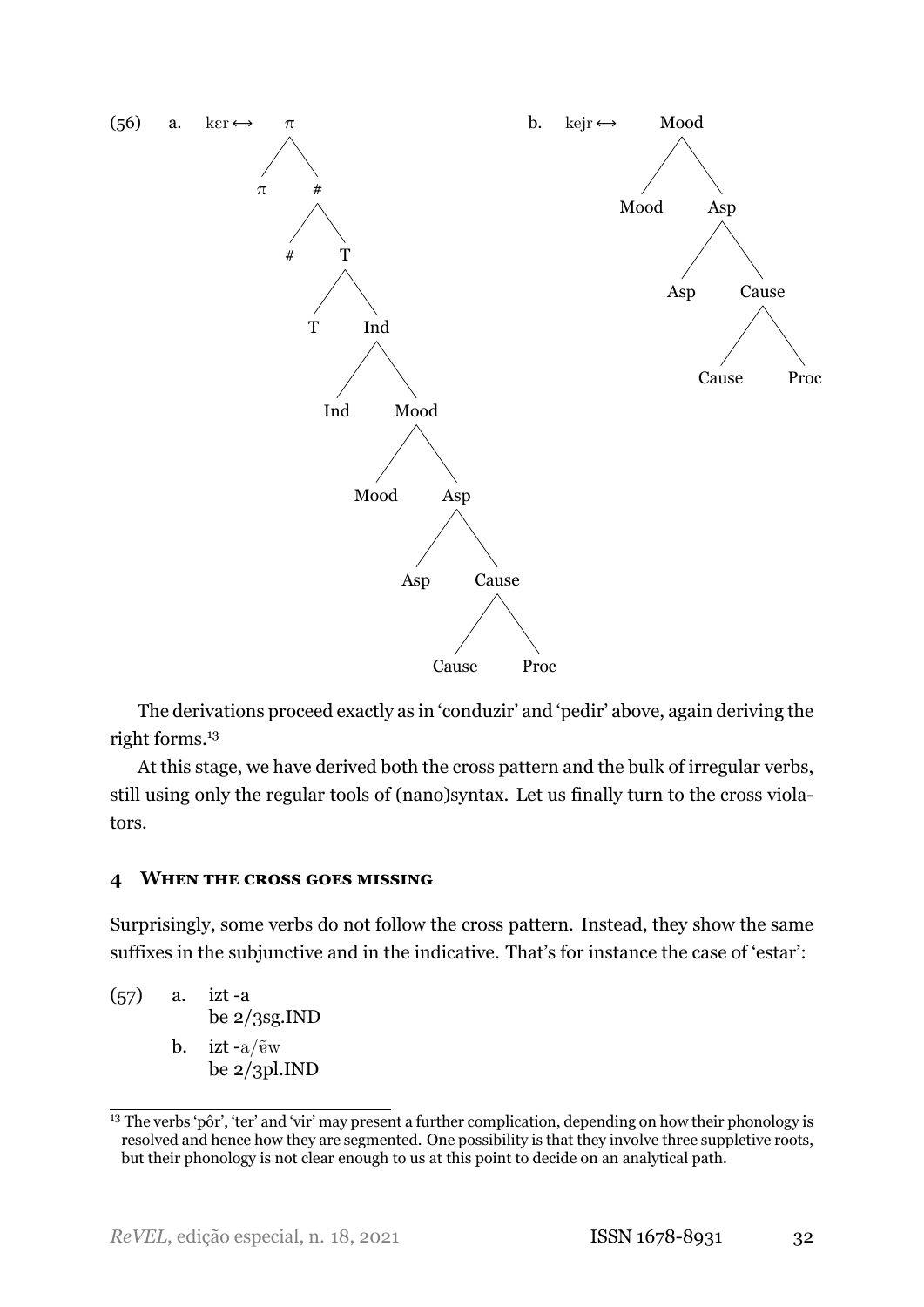$(58)$  a. be  $izte<sub>3</sub> - a$ 2/3sg.SUBJ b.  $\rm ~izte$ z $\rm ~-a/\tilde{e}$ w be 2/3pl.SUBJ

Our entire approach was built to handle the cross pattern, how does it fare with these invariant suffixes? The lexical entries for the - $a/\tilde{v}$ w suffixes are:



This means that that they leave a different amount of unlexicalised structure below them in the indicative and subjunctive:

<span id="page-24-1"></span><span id="page-24-0"></span>

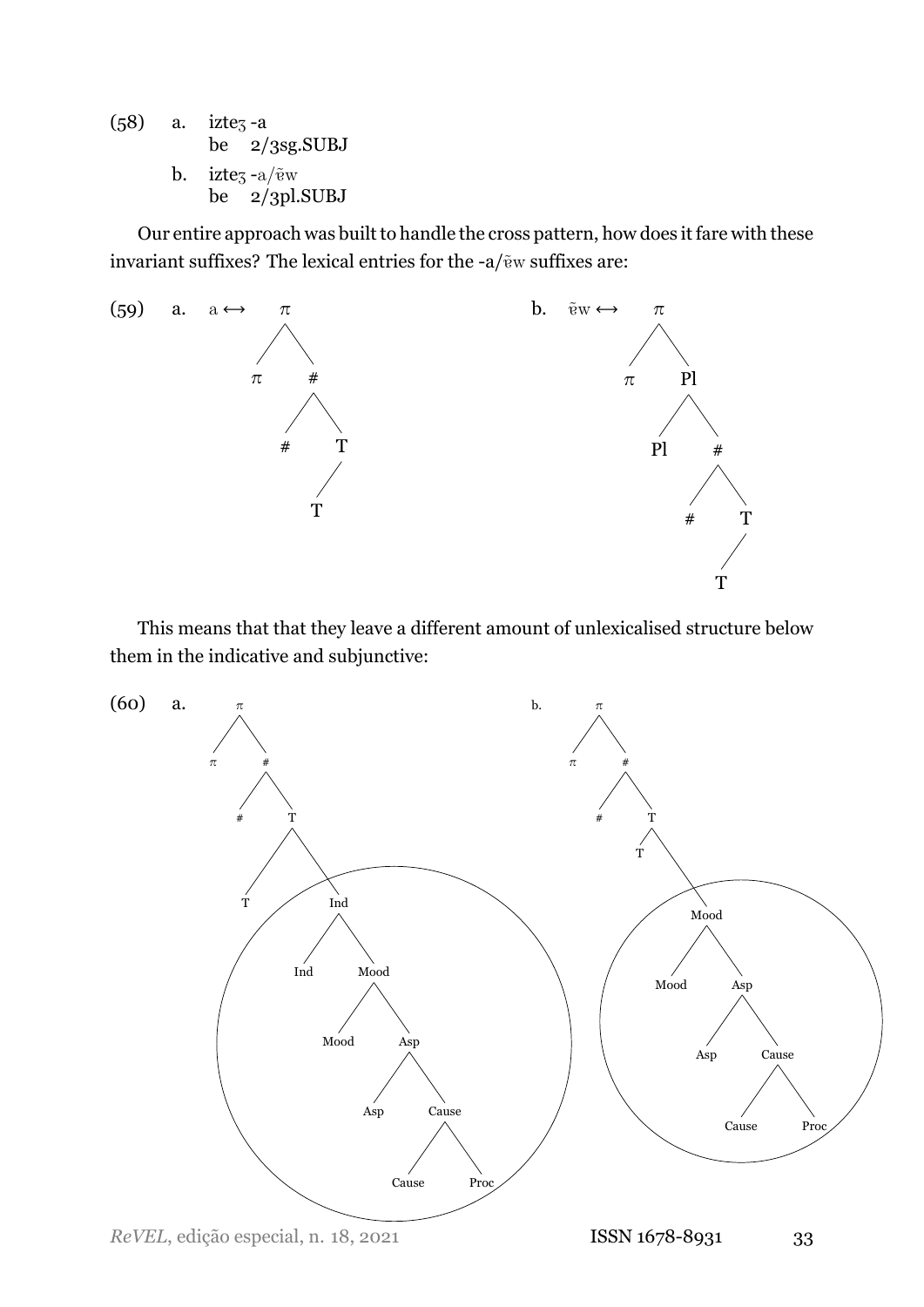<span id="page-25-0"></span>

It is thus again straightforward to assign lexical items to  $/izt/$  and  $/iztez/$ :

When syntax builds an indicative, only [\(61\)](#page-25-0) matches the tree up to Ind, [\(60a\)](#page-24-0). In the subjunctive derivation [\(60b\),](#page-24-1) on the other hand, the root  $/ize\frac{7}{12}$  is the best match for the [Mood [Asp [Cause Proc]]] constituent. Both roots leave the same amount of features unlexicalised above them,  $T + # + \pi$ , and hence both are followed by the same suffix,  $-a$ .<sup>14</sup>

#### **CONCLUSION**

Brazilian present tense agreement shows a pattern impossible to derive when restricting morphemes to regular lexical entries and not supplementing the grammar with context-specific tools. In that pattern, two morphemes switch function depending on the environment, creating a cross pattern. The fact that one morpheme acts differently in different environments is easy to model with the equivalent of the subset/superset approach to lexicalisation, but having two morphemes swap roles is impossible.

A natural reflex in such situations is to enrich the theory (with context-sensitive operations, in this case). This reflex is pervasive in approaches to morphology, which typically resort to powerful mechanisms - with the unfortunate side-effect of pushing them towards the descriptive rather than explanatory domain. Above, we have illustrated a different methodology: looking at the empirical facts with an extra magnifying glass, taking into account subtleties of distribution, interpretation and pronunciation that are often left aside in discussions of syntax and morpho-syntax. This has led us

<sup>14</sup> 'Ser' and 'ir' also belong in this class. Contrary to 'estar', they have a suppletive root in the indicative singular, a fact which would bring us into technological issues that we will leave for another occasion.